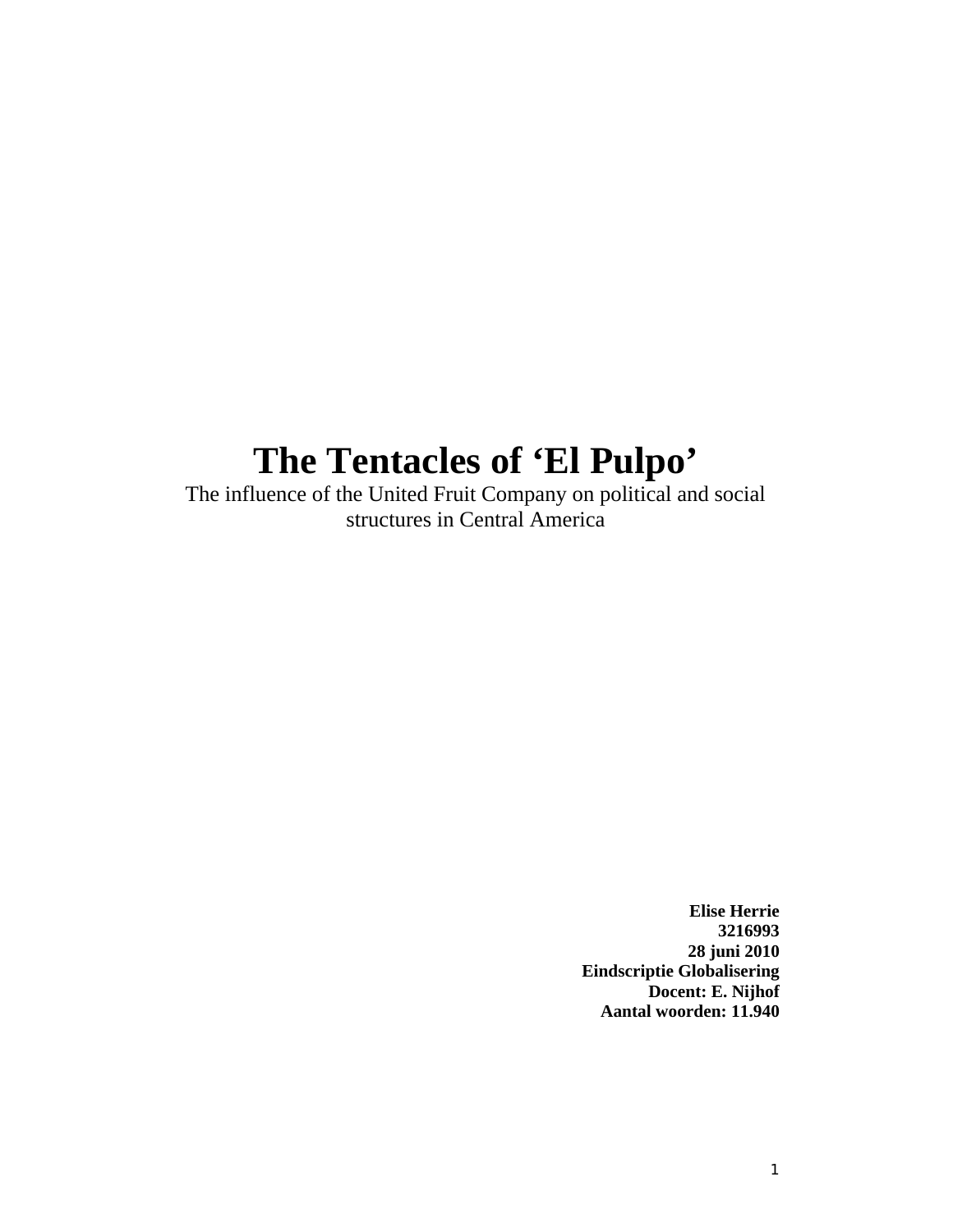## **Contents**

• Introduction

**pg. 4**

- Before the arrival of the United Fruit Company: Influence of the United States in Central America
	- **pg. 5**
- The start of the banana trade and the United Fruit Company
	- **pg. 6**

#### **Costa Rica**

- o Before the arrival of the United Fruit Company: political, social and economic conditions in Costa Rica
	- **pg. 9**
- o Influence of the United Fruit Company on Costa Rica's political and social structures
	- **pg. 12**

#### **Guatemala**

- o Before the arrival of the United Fruit Company: political, social and economic conditions in Guatemala
	- **pg. 20**
- o Influence of the United Fruit Company on Guatemala's political and social structures
	- **pg. 22**
- Conclusion
	- **pg. 29**
- Appendixes
	- **pg. 31**
- Bibliography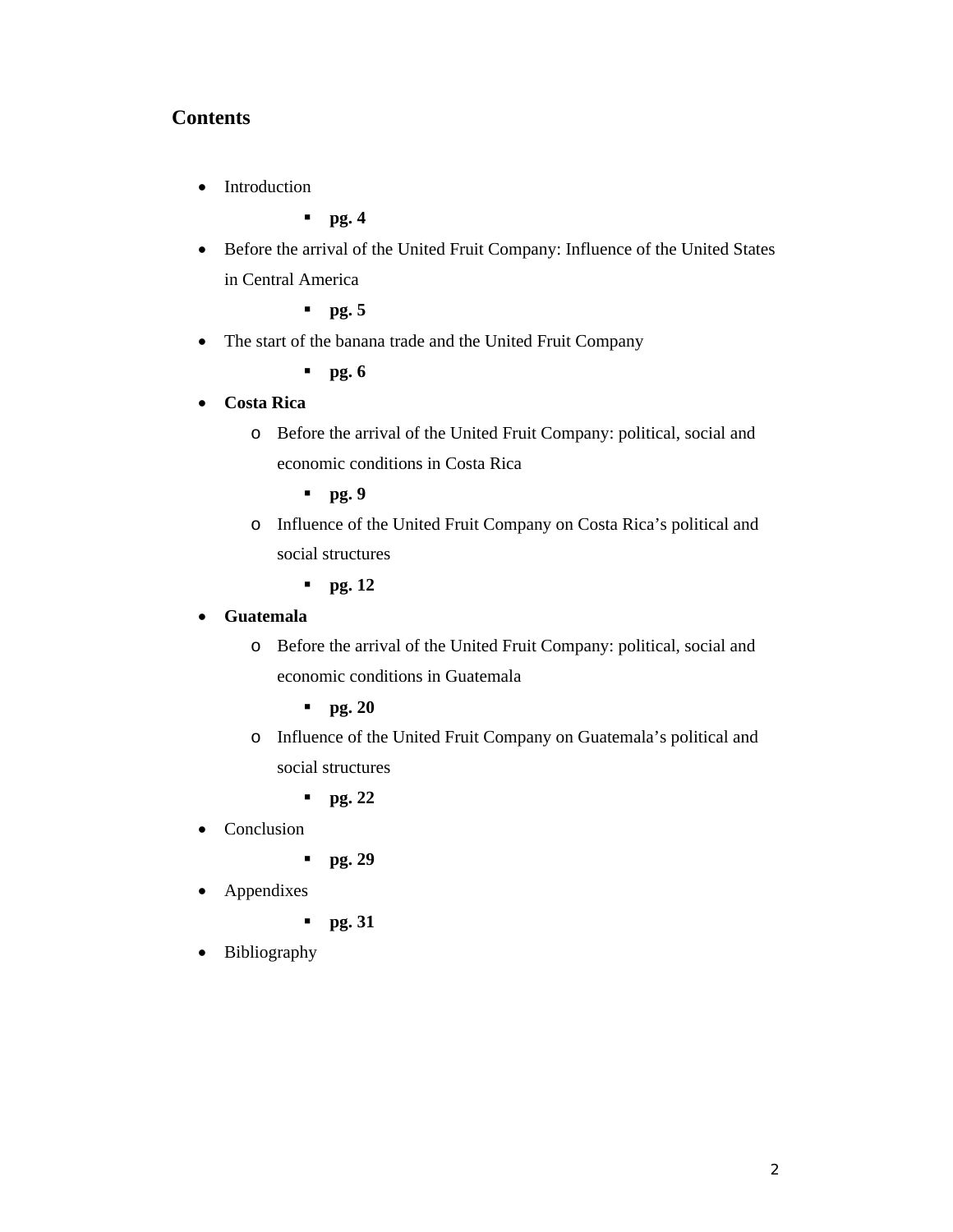### **"The United Fruit Company"**

By Pablo Neruda (1904-1973), from *Canto General* (1950)

When the trumpet sounded everything was prepared on earth, and Jehovah gave the world to Coca-Cola Inc., Anaconda, Ford Motors, and other corporations. The United Fruit Company reserved for itself the most juicy piece, the central coast of my world, the delicate waist of America.

It rebaptised these countries Banana Republics, and over the sleeping dead, over the unquiet heroes who won greatness, liberty, and banners, it established an opera buffa:<sup>1</sup> it abolished free will, gave out imperial crowns, encouraged envy, attracted the dictatorship of flies:  $Tru$  jillo<sup>2</sup> flies,  $Tachos<sup>3</sup>$  flies  $Carias<sup>4</sup>$  flies, Martinez<sup>5</sup> flies, Ubico<sup>6</sup> flies, flies sticky with submissive blood and marmalade, drunken flies that buzz over the tombs of the people, circus flies, wise flies expert at tyranny.

With the bloodthirsty flies came the Fruit Company, amassed coffee and fruit in ships which put to sea like overloaded trays with the treasures from our sunken lands.

> Meanwhile the Indians fall into the sugared depths of

 $\mathbf{1}$  $\frac{1}{2}$  Opera Buffa: Italian comic opera

<sup>&</sup>lt;sup>2</sup> Full name: Rafael Leónidas Trujillo Molina, president of the Dominican Republic, 1930-1961

<sup>&</sup>lt;sup>3</sup><br>Nickname for Anastasio Somoza García, president of Nicaragua, 1936-1956

<sup>&</sup>lt;sup>4</sup><br>
Full name: Tiburcío Carías Andino, president of Honduras, 1933-1946

<sup>&</sup>lt;sup>5</sup> Full name: Maximiliano Hernández Martínez, president of El Salvador, 1931-1944

<sup>6</sup> Full name: Jorge Ubico y Castañeda, president of Guatemala, 1931-1944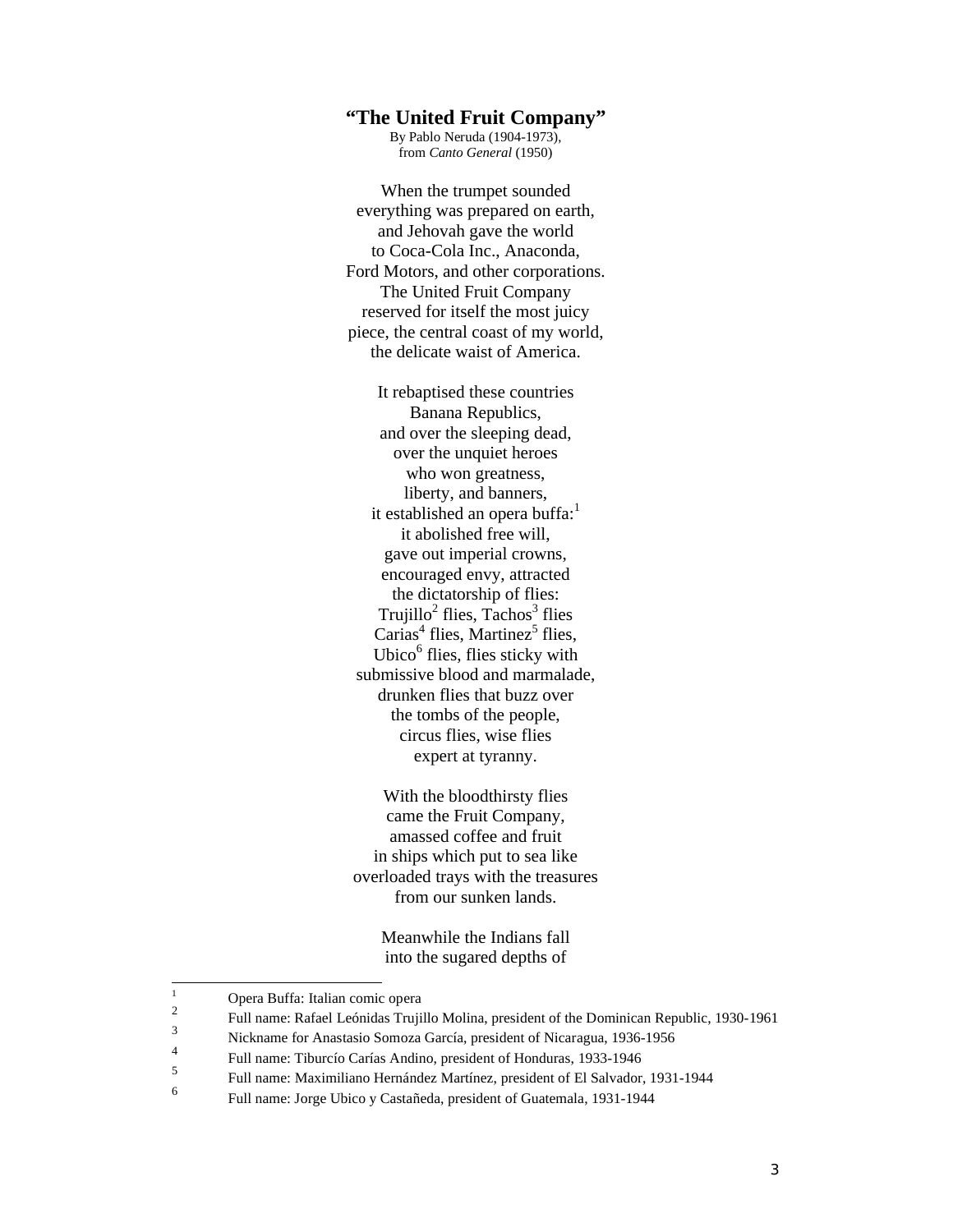the harbours and are buried in the morning mists; a corpse rolls, a thing without name, a discarded number, a bunch of rotten fruit thrown on the garbage heap.

#### **Introduction**

 $\overline{a}$ 

The United Fruit Company was an American enterprise producing and exporting bananas from Central America to the United States and Europe. Soon after it came into existence in 1899, it was known throughout Central America as 'el Pulpo', or the octopus. This was not without reason, since the company was virtually an empire unto itself, with its far reaching tentacles. In the early decades of the twentieth century, the corporation was the largest agricultural enterprise in the world and the dominant economic force in the Caribbean Basin. The way it operated and its methods of production were quite similar to those in the former slave societies. Within this framework then, "colonialism" does not necessarily require the existence of a colonial state, but rather direct foreign control over production and labour in a host society, which leads inevitably to engagement with local hierarchies and political and social structures<sup>7</sup>

In my thesis I want to take a closer look at the methods of production of the United Fruit Company and how much influence it had on the countries in which it cultivated bananas. Since the whole of Central America is too large and too ambitious to cover in this paper, I want to zoom in on Costa Rica and Guatemala. This is mostly because Costa Rica was perceived as a relatively stable country in terms of political and societal structures, and Guatemala was not.

To give some direction to my argument, I have formulated the following research question:

To what extent has the United Fruit Company influenced and altered political and social structures in Costa Rica and Guatemala in the first half of the twentieth century?

In order to reach a comprehensive answer to this question I will first provide a theoretic context regarding the presence of the United States in Central America. Then I will elaborate on how the United Fruit Company (or UFCO) came into being. Thereafter I will focus on Costa Rica, firstly describing the political, social and economic situation before the coming of United Fruit and secondly if and how the UFCO was able to influence political and societal structures in this country. I will then move on to the country of Guatemala and analyse the same things. Because both countries have had different political systems I hope to see a difference in the extent the UFCO was able to exercise influence, which I will describe in my conclusion.

 $7$  J. Colby, "Banana Growing and Negro Management": Race, Labor, and Jim Crow Colonialism in Guatemala, 1884–1930', *Diplomatic History* 4 (2006) p. 599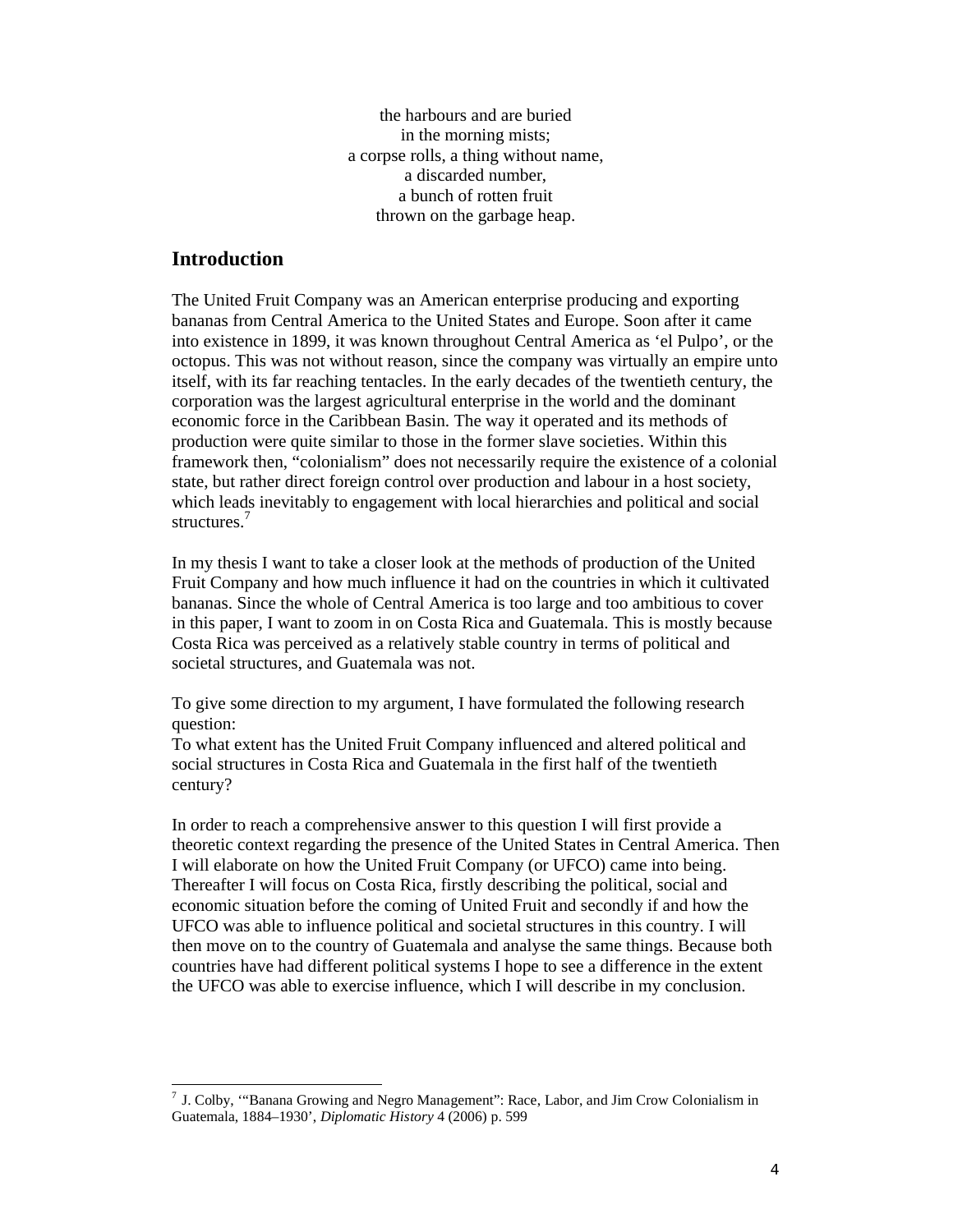# **Before the arrival of the United Fruit Company: Influence of United States in Central America**

The Atlantic coast areas of Central America were completely isolated from the more densely populated central areas until the late nineteenth century.<sup>8</sup> Since the end of colonialism, outsiders – mostly British and North American – desired to develop the Atlantic Coast. Most of these plans featured the idea of somehow re-creating the social and racial conditions of slave society in these parts. The Central American republics had abolished slavery soon after their independence, but were still struggling due to their relatively weak state structures. The Western entrepreneurs therefore perceived them to be easily subjected to a surrogate slave society. This undertaking would serve two different interest groups. The emigrant planters would profit from the slave labour and it would provide the home society whites with a way of getting rid of the problematic emancipated population, since the whites in both the British West Indies and the U.S. South were not prepared to accept them as equal citizens. In 1850 William Walker made an attempt at turning Central America into a slave territory.<sup>9</sup> Walker and his men had taken advantage of the ongoing civil war in Nicaragua between the liberals and conservatives to intervene here. First they aided the conservatives, but soon after declared Walker 'president for life'. As president of Nicaragua, Walker's goal was to reunite Central America and annex it to the United States as a slave state. $10$ 

Even Abraham Lincoln encouraged plans for colonising Central America with freed slaves and using them to build an inter-oceanic canal. $^{11}$ 

At the turn of the twentieth century the Central American countries gradually fell into the economic and political sphere of the United States, after it paid some of these countries' foreign debt to European states. The United States secured the return of these payments with customs collections from the debtor countries. Because of this, the region shifted from sterling into dollar, thus securing American (economic) hegemony. $^{12}$ 

With overwhelming U.S dominance, Central American politicians followed a policy of accommodation towards this country. By repressing leftist opposition and blocking social reforms that would threaten the privileges of the upper classes, they hoped to attract American investment. This approach inevitably led to the creation of repressive regimes and poor social and economic conditions for the majority of the population. A more aggressive way of exercising influence was also practiced by the United States: through direct military intervention. Before 1945, the US had already invaded Honduras (1903, 1907, 1912, 1919, 1924), the Dominican Republic (1903, 1914, 1916), Haiti (1914, 1915), Nicaragua (1907, 1909, 1915), Cuba (1906, 1912, 1917), Panama (1912, 1918, 1925), Guatemala (1920) and El Salvador (1932). Thus, the American companies that ventured into Central America tended to see it as an extension of the United States, the United Fruit Company making no exception.<sup>13</sup>

 $\overline{a}$ 

<sup>8</sup> A. Chomsky, *West Indian Workers and the United Fruit Company in Costa Rica 1870-1940* (USA 1996), p. 18.

<sup>&</sup>lt;sup>9</sup> Chomsky, West Indian Workers and the United Fruit Company in Costa Rica 1870-1940, p. 19.

<sup>&</sup>lt;sup>10</sup> M.T. Mitchell and S. Pentzer, *Costa Rica. A Global Studies Handbook* (Santa Barbara 2008), p.55.<br><sup>11</sup> Chomsky, *West Indian Workers and the United Fruit Company in Costa Rica 1870-1940*, p. 19.<br><sup>12</sup> M. Bucheli, 'Mul

<sup>&</sup>lt;sup>13</sup> M. Bucheli, 'Multinational corporations, totalitarian regimes and economic nationalism', p. 439.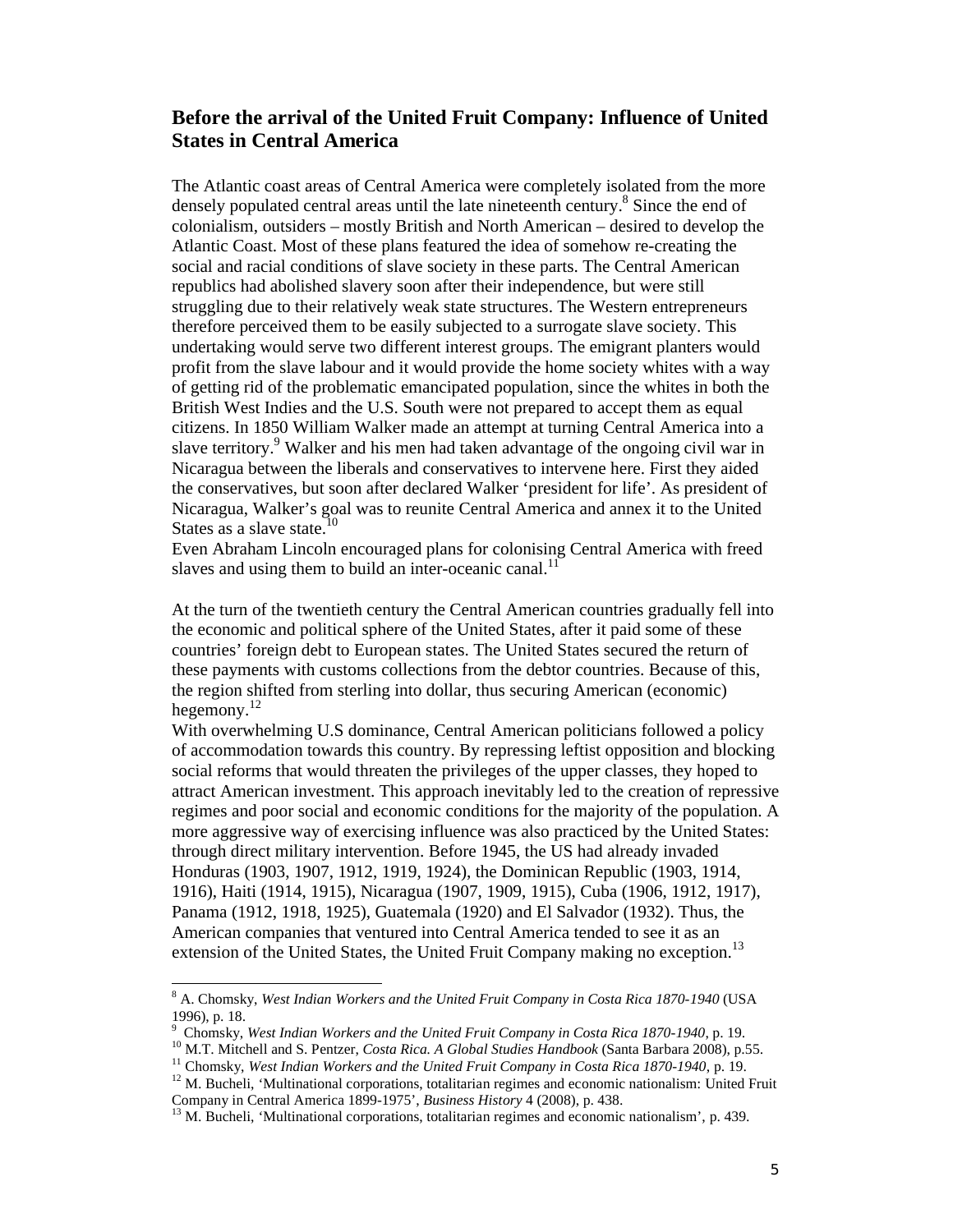#### **The start of the banana trade and the United Fruit Company**

When the United Fruit Company started importing bananas at the turn of the twentieth century, the fruit was a relatively new commodity in the west. Until 1866, the banana was virtually unknown in Western Europe and the United States of America. The first bunches of bananas were brought to the United States by sea captains who returned from voyages to tropical America.<sup>14</sup> Captain Lorenzo Dow Baker was one of these captains, who in 1870 had loaded a hundred and sixty bunches of Jamaican bananas as extra cargo onto his fishing schooner *Telegraph.* Almost two weeks later the *Telegraph* reached Jersey City where Baker sold his bananas at a profit. Captain Baker continued to carry bananas as extra cargo from Jamaica, but instead of Jersey City, began henceforth unloading in the larger port of Boston. In Boston, Andrew Preston, an agent of the small produce firm Seaverns & Co., sold the bananas at a commission. The banana sales in Boston proved to be very successful. In 1876 Baker was a prosperous man and partner in the Standard Steam Navigation Company. He succeeded in persuading Andrew Preston and nine of his partners to form an independent fruit agency: in 1885 the Boston Fruit Company was founded. Baker settled in Jamaica, where he supervised the shipping and freighting of bananas to Boston on ships owned by the Standard Steam Navigation Company. Preston, as sale's manager, opened up new markets for the increasing influx of bananas from Jamaica. As the Boston Fruit Company flourished **–** more ships were added to the fleet and more markets were developed – Baker and Preston realised that soon the islands of Jamaica, Cuba and Santo Domingo would not suffice any more for their fruit supply. $15$ 

By 1890, five years after the founding of the Boston Fruit Company, it was the most successful banana firm in the country – with profits so high that it amounted to a capital gain of approximately thirty-six hundred percent compared to the original investment.16

The demand for bananas was growing steadily; by 1898 the total amount of imported bananas from the American tropics was sixteen million stems. The only reason not more bananas were imported, was because this was the total product available. Before 1899 over a hundred companies were engaged in the banana trade.<sup>17</sup> It was very easy to make a profit, even with inefficient production methods. However, as demand grew and the marketing of bananas expanded beyond the ports of entry, most small, inefficient firms went out of business. At the time the United Fruit Company was founded, only about twenty two firms remained in business.<sup>18</sup>

When in 1898 devastating hurricanes swept across the island of Jamaica, destroying many of the banana plantations, it became clear that the Boston Fruit Company urgently required new areas of production. Baker and Preston placed their hopes on Minor Cooper Keith, a man who owned, leased or held concessions for more than two hundred thousand acres of land in Central America and Colombia.<sup>19</sup>

j

<sup>&</sup>lt;sup>14</sup> S. May, and G. Plaza, *The United Fruit Company in Latin America* (Washington 1958), p. 4.<br><sup>15</sup> May and Plaza, *The United Fruit Company in Latin America*, p. 5.<br><sup>16</sup> D.K. Stanley, *For the Record: The United Fruit C* 

<sup>(</sup>Guatemala 1994), p. 27.

<sup>&</sup>lt;sup>17</sup> May and Plaza, *The United Fruit Company in Latin America*, p. 5.<br><sup>18</sup>Ibid., p. 6.

<sup>&</sup>lt;sup>19</sup> D.K. Stanley, For the Record: The United Fruit Company's Sixty-six Years in Guatemala, p. 28.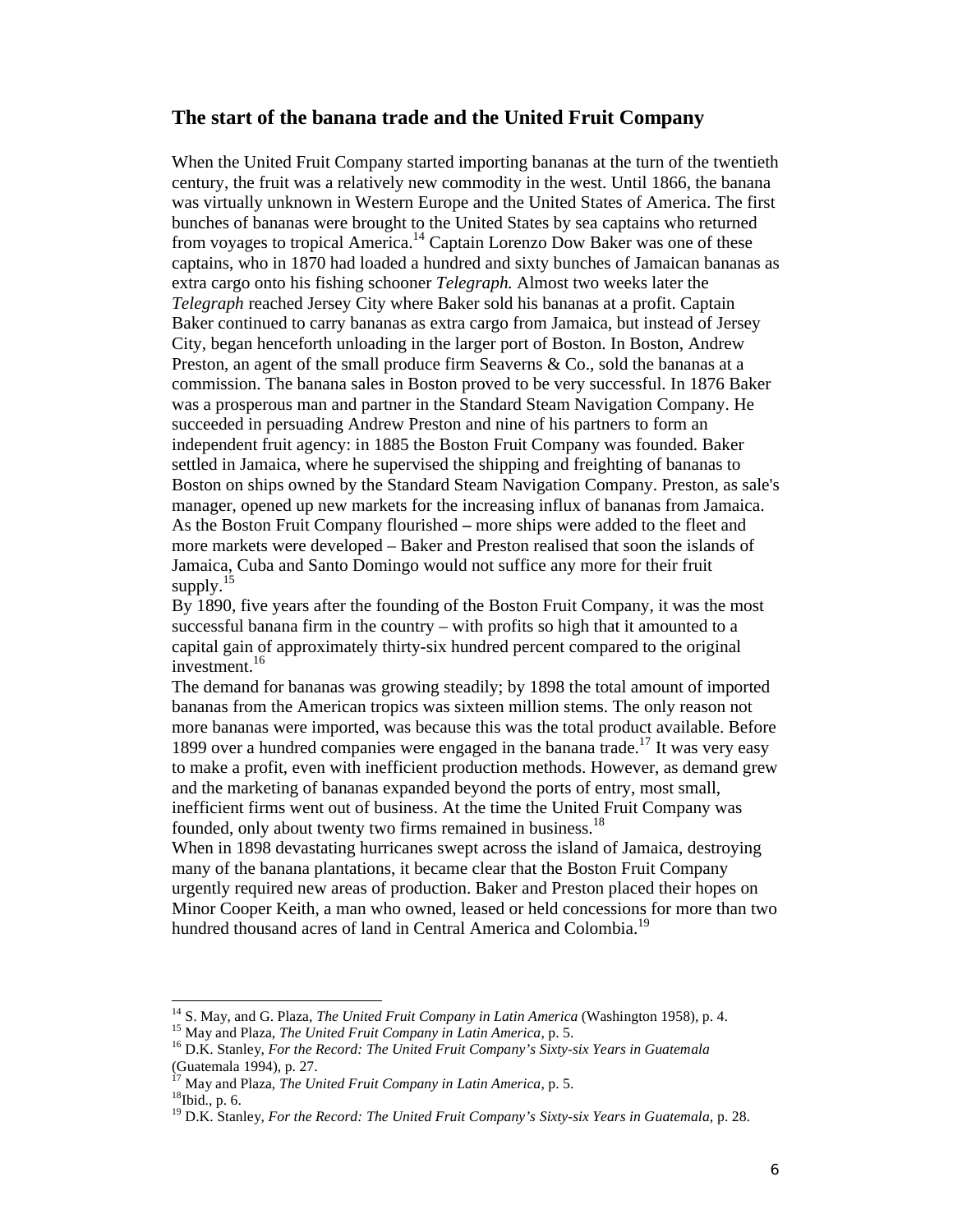In 1871 the president of Costa Rica, Tomás Guardia, granted a contract for rail road construction to Henry Meiggs, who was then building a network of rail roads in Peru. The president had set his mind on securing rail road connections between the four inland cities and the exterior. Meiggs entrusted the fulfilment of the contract to his nephew, Henry Meiggs Keith, who in turn called in for help his younger brother, Minor Cooper Keith.<sup>20</sup> The building of the rail road, from what is today Puerto Limón to San José – the capital – was anything but a smooth process, in which thousands of workers died, including three of Minor Keith's brothers. As a result, Minor Keith took on the task of completing the rail road.<sup>21</sup>

Financing the project proved problematic: after barely sixty miles of completed rail road Keith ran out of funds.<sup>22</sup> He was then forced to find another source of income and began to search for a paying cargo. Soon he began experimenting with planting bananas near Puerto Limón<sup>23</sup> and by 1878 he was selling small quantities of Costa Rican bananas in New Orleans. His business took off from there: within seven years, Keith's Tropical Trading and Transport Company was exporting more than half a million stems of bananas from Costa Rica.<sup>24</sup>

However, in the same year the Boston Fruit Company suffered heavy losses due to the hurricanes in Jamaica, Minor Keith had to deal with two financial crises. In 1898, a New York investment banking firm that had extended loans to his Tropical Trading and Transport Company went bankrupt, leaving Keith to pay off one and a half million dollars. Later that year the principle distributor of Keith's bananas, Hoadley  $\&$ Company of New Orleans, also declared bankruptcy. Unfortunately Keith was a partner in this firm and subsequently lost over a million dollars.<sup>25</sup> During a trip to Boston Minor Keith entered into negotiations with the president of the Boston Fruit Company, Andrew Preston. Initially these talks were only for the purpose of finding a new distributor of his fruit, which Keith managed to find in The Fruit Dispatch Company, recently formed by the Boston Fruit Company.<sup>26</sup> However, on the thirtieth of March 1899, the *Boston Journal* published an article announcing the incorporation of the United Fruit Company. The new company was a merge of the Boston Fruit Company and Minor Keith's Tropical Trading and Transport Company, his Colombia Land Company, Ltd. and his Snyder Banana Company. The president and director of the new company became Andrew Preston, with Minor Keith as vicepresident and Lorenzo Baker as tropical manager.<sup>27</sup>

The forming of the United Fruit Company (UFCO) marked the end of an era of pioneering and the beginning of a new one, which made the highly perishable banana into a very important item of world trade. The new company owned a 112 miles of rail road and 212.394 acres of land, of which 61.263 acres were in production, plus a

j

<sup>20</sup> C.D. Kepner Jr., and J.H. Soothill, *The Banana Empire. A Case Study of Economic Imperialism* (New York 1967), p. 34.

<sup>&</sup>lt;sup>21</sup> D.K. Stanley, For the Record: The United Fruit Company's Sixty-six Years in Guatemala, p. 28/29. Also: T.P. McCann, An American Company. The Tragedy of United Fruit (New York, 1976), p. 16.<br><sup>22</sup> May and Plaza, *The United Fruit Company in Latin America*, p. 8.<br><sup>23</sup> T.P. McCann, An American Company, p. 17.<br><sup>24</sup> D.K. St

*For the Record: The United Fruit Company's Sixty-six Years in Guatemala, p.* 29; C.D. Kepner Jr., and J.H. Soothill, *The Banana Empire, p. 35.*<br><sup>26</sup> May and Plaza, *The United Fruit Company in Latin America*, p. 6.<br><sup>27</sup> D.K. Stanley, *For the Record: The United Fruit Company's Sixty-six Years in Guatemala*, p. 30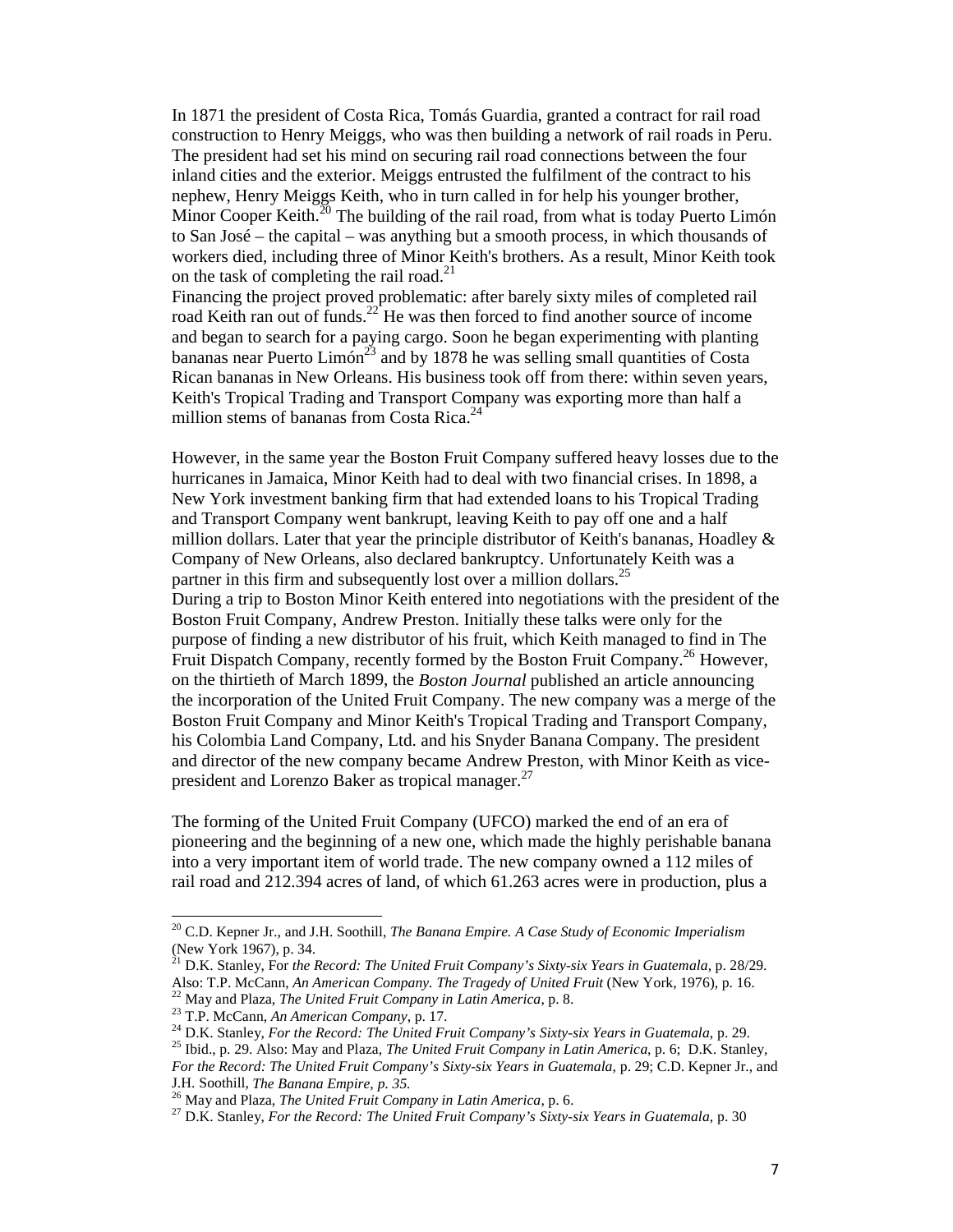capital of \$11.230.000. Shortly after the merge, United bought lands in Santo Domingo, Honduras, Guatemala, Panama, Cuba, Nicaragua, Jamaica and Colombia. By 1930 the company had managed to increase its capital to \$250 million.<sup>28</sup> In the early days, United shipped its fruit via small vessels of different transport companies. Quickly however, United's own company was formed: the Tropical Fruit Steamship Company, Ltd., which sailed under British flag,  $^{29}$  due to more favourable shipping regulations of Great Britain.<sup>30</sup> Soon almost a hundred vessels were commissioned to the company,<sup>31</sup> and all painted a gleaming white, swiftly earned the name of 'the Great White Fleet'.<sup>32</sup> Apart from carrying bananas, these ships carried also other aspects of foreign trade of many of the smaller republics in which United operated, as well as passenger traffic.<sup>33</sup>

In order to control this vast empire and to maintain high profits, Preston and Keith became interested in radio and rapid communication methods. In the early 1900s another company was added to the branch: the Tropical Radio Telegraph Company, 34 by 1945 it controlled a significant part of the international radio and cable traffic in Central America.<sup>35</sup>

Before long, the United Fruit Company became sarcastically known in Central America as 'El Pulpo', or the Octopus, because of the long reach of its tentacles.<sup>36</sup> The annual budget of the UFCO exceeded the budget of the Central American countries it operated in, even though by U.S. standards the company was not a giant.<sup>37</sup>

<sup>&</sup>lt;sup>28</sup> May and Plaza, *The United Fruit Company in Latin America*, p. 7.

<sup>&</sup>lt;sup>29</sup> Ibid., p. 18.<br><sup>30</sup> C.D. Kepner Jr., and J.H. Soothill, *The Banana Empire*, p. 180.<br><sup>31</sup> Ibid., p. 28.<br><sup>32</sup> D.K. Stanley, *For the Record: The United Fruit Company's Sixty-six Years in Guatemala*, p. 75.<br><sup>33</sup> P. Glei

Jersey 1991), p. 89.<br><sup>34</sup> May and Plaza, *The United Fruit Company in Latin America*, p. 18.

<sup>&</sup>lt;sup>35</sup> P. Gleijeses, Shattered Hope, p. 89.<br><sup>36</sup> D.K. Stanley, *For the Record: The United Fruit Company's Sixty-six Years in Guatemala*, p. 74.<br><sup>37</sup> P. Gleijeses, Shattered Hope, p. 89.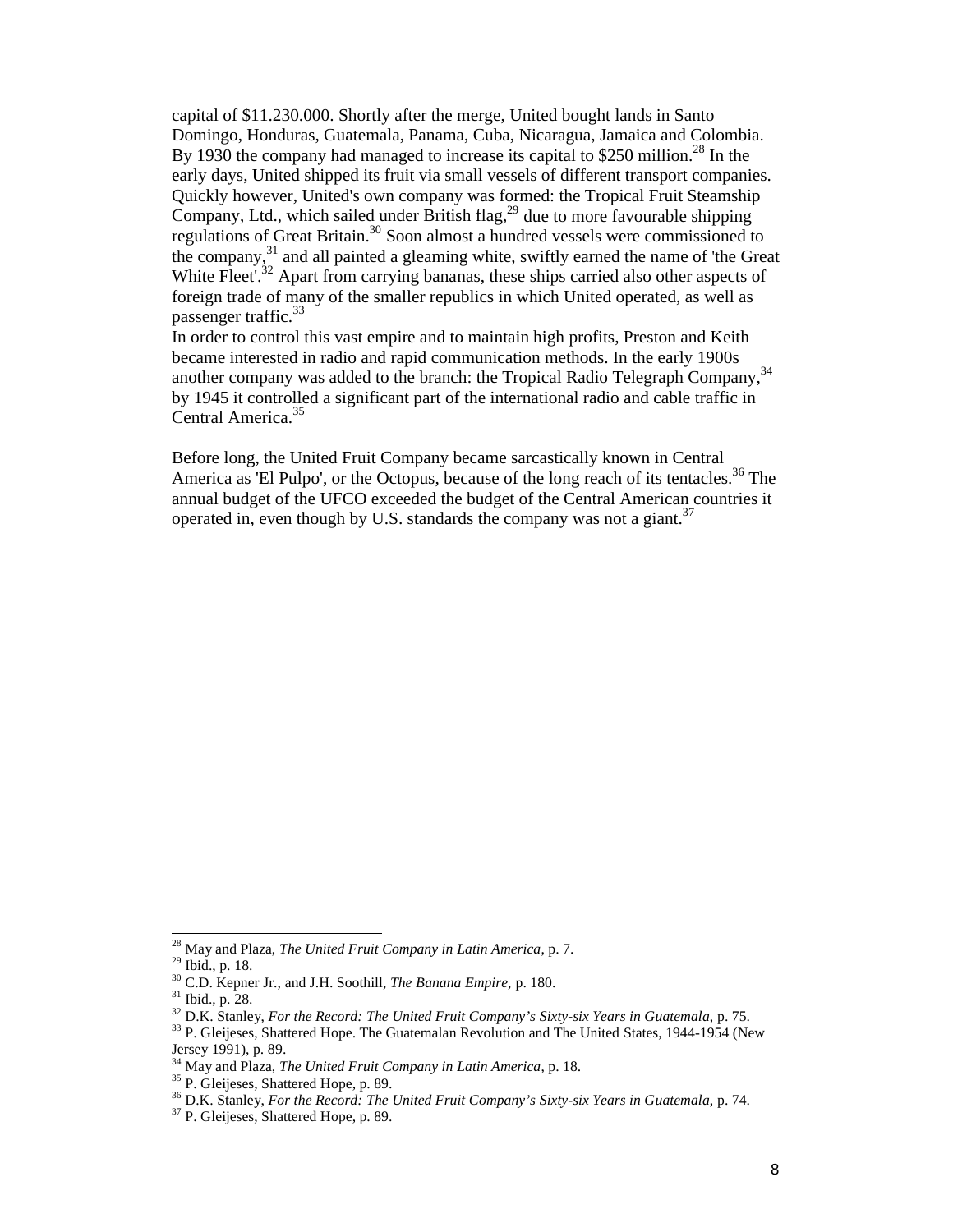## **Before the arrival of the United Fruit Company: political, social and economic conditions in Costa Rica**

Unfortunately, social conflict is regarded as an integral part of Central American societies. Costa Rica, however, always has been perceived as a sanctuary of peace and prosperity.<sup>38</sup> Its political and social history has been much less violent and chaotic than that of many of its Central American neighbours.<sup>39</sup>

General Tomás Guardia successfully committed a coup d'état in 1870, and assumed dictatorial power for the next twelve years. Due to his role in the war against William Walker, he was seen as a military hero and developed a legacy as a progressive (Liberal) dictator. Guardia engaged in the process of state building, in which he strengthened the state's coercive apparatus and increased its ability to generate revenues. Furthermore, institutional structures were created to channel and address conflict.<sup>40</sup> During this process, the Costa Rican oligarchy developed itself both as a political and economic class. It established a monopolistic position in coffee – then the main produce in Costa Rica – and coffee processing. Its monopoly was based on the basis of finance and commerce, and instead of using state coercion to maintain its position, the elite began to organise themselves in and through the state to sustain its privileged economic and political standing.<sup>41</sup> Thus the Costa Rican elite became economically independent from the state and played a more direct role in national politics.42

However, the view of Costa Rican as an island of peace has been recently called into question.<sup>43</sup> The Liberal reforms initiated under General Guardia and later carried on by other rulers, institutionalised authoritarian rule for seven decades. This was possible through a clever combination of blending Liberal discourse with oligarchic control and electoral fraud.<sup>44</sup> From 1824 until 1949, only eight of forty eight presidents took up office as result from clean and competitive elections.<sup>45</sup>

The roots of Costa Rica's perceived democratic character can be found in the country's poverty during its time as a Spanish colony. Since the country lacked resources and indigenous labour, large farms with contracted workers did not exist before starting the cultivation of coffee and bananas. The historical construction of the past comprises the ideal that in colonial and post-colonial times most people cultivated and owned a piece of land.<sup>46</sup> This would cause a high degree of economic equality, which led naturally to harmonious, democratic social and political relations.47

This so-called 'rural egalitarian democratic model'<sup>48</sup> has lately been doubted in a number of (mostly Costa Rican) works.<sup>49</sup> A group of scholars have studied the pre-

 $\overline{a}$ 

<sup>&</sup>lt;sup>38</sup> Chomsky, West Indian Workers and the United Fruit Company in Costa Rica 1870-1940, p. 2.<br><sup>39</sup> M.T. Mitchell and S. Pentzer, *Costa Rica*, p. 53.<br><sup>40</sup> D. Yashar,*Demanding Democracy. Reform and Reaction in Costa Rica a* 

<sup>1950</sup>s (Stanford 1997), p. 49.<br>
<sup>41</sup> D. Yashar, *Demanding Democracy*, p. 50.<br>
<sup>42</sup> Ibid., p. 34.<br>
<sup>43</sup> Chomsky, *West Indian Workers and the United Fruit Company in Costa Rica 1870-1940*, p. 2.<br>
<sup>44</sup> D. Yashar, *Demanding* 

Munster 2005), p. 71.<br><sup>47</sup> Chomsky, *West Indian Workers and the United Fruit Company in Costa Rica 1870-1940*, p. 3.

<sup>&</sup>lt;sup>48</sup> M. Budowski, *Dignity and Daily Practice: the Case of Lone Mothers in Costa Rica*, p. 71.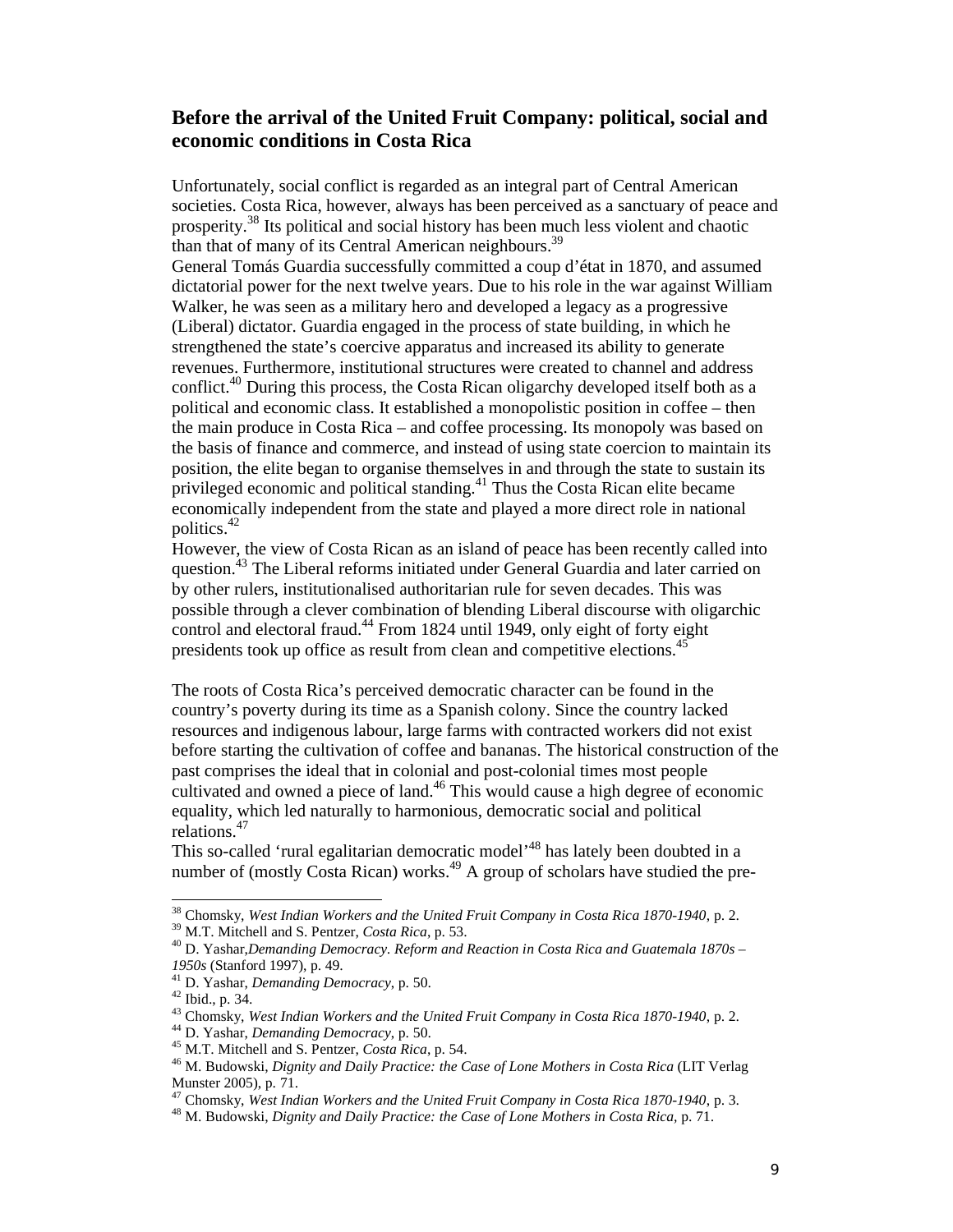coffee social structure and the transition to cultivating coffee in the nineteenth century and proved that there was indeed significant social inequality throughout Costa Rica's history. Most importantly, the idea that its democracy is based on a heritage of racially homogeneous, egalitarian small landholders was only formulated in the period of the expansion of coffee, which in fact created the small landholder. This idea was later reformulated to suit elite groups, whereby its conservative nature was emphasised.<sup>50</sup> Furthermore, the labour history of the country came under scrutiny, and the record of Costa Rica's unions, strikes and labour leaders turned out to be surprisingly large. The period between 1900 and 1948 saw a lot of militant labour activism and social struggle.<sup>51</sup> Some scholars maintain however, that even though democratic rules were abused by leaders and citizens alike, the idea of democracy was always a valued aspect of Costa Rican society.<sup>52</sup>

The population of Costa Rica in the beginning of the nineteenth century was small, only fifty two thousand and almost entirely Creole. It was concentrated in Central Valley, surrounding the capital of San José. Much of the indigenous population lived on the Talamanca coast along the Atlantic Ocean.<sup>53</sup> In the 1880s the population had increased significantly, further enhanced by growth of the workforce.<sup>54</sup> Immigrants from England, France, and Germany had come to Costa Rica to profit from the coffee trade. Simultaneously, the Costa Rican government encouraged the importation of foreign labour for the Costa Rican-owned plantations, this policy, however, met with limited success. Minor Keith also contributed to ethnic diversification: during the early days of the construction of the rail road he contracted Chinese and Italian workers.<sup>55</sup> When the government decided to ban Chinese immigration,<sup>56</sup> Keith started – along with the government – attracting West Indian and Jamaican labourers. One of the reasons for this, they argued, was that the Jamaicans were most suitable to work in the scorching sun.<sup>57</sup> The government facilitated the acquisition of land by those who were willing to invest in developing unoccupied land.<sup>58</sup> Another reason for attracting West Indian labour was the fact that they spoke a different language from the local population. The Costa Rican government thus tried to avoid social unrest by making sure all the workers spoke a different language; that way they could not unite under one leader.<sup>59</sup>

Thus by the time the United Fruit Company came to Costa Rica, four different groups, divided by both class and ethnicity, dominated its coastal area: the North Americans, who influenced the country's politics and economy; Jamaicans and other West Indians, who initially came as labourers but gradually moved into independent cultivation; Costa Rican nationals, a few of whom became large landowners and banana producers, but most of whom were temporary labourers; and the Talamanca

j

<sup>&</sup>lt;sup>49</sup> Chomsky, *West Indian Workers and the United Fruit Company in Costa Rica 1870-1940*, p. 2.<br><sup>50</sup> Ibid., p. 3.<br><sup>51</sup> Ibid., p. 4/5<br><sup>52</sup> M.T. Mitchell and S. Pentzer, *Costa Rica*, p. 54.<br><sup>53</sup> E.D. Miller, *A Holy Allianc* p. 15.<br><sup>54</sup> E.D. Miller, *A Holy Alliance?*, p. 18.

<sup>&</sup>lt;sup>55</sup> Ibid., p. 19.<br><sup>56</sup> Chomsky, *West Indian Workers and the United Fruit Company in Costa Rica 1870-1940*, p. 24.<br><sup>57</sup> Ibid., p. 27.<br><sup>58</sup> Ibid., p. 27.<br><sup>59</sup> Ibid., p. 27.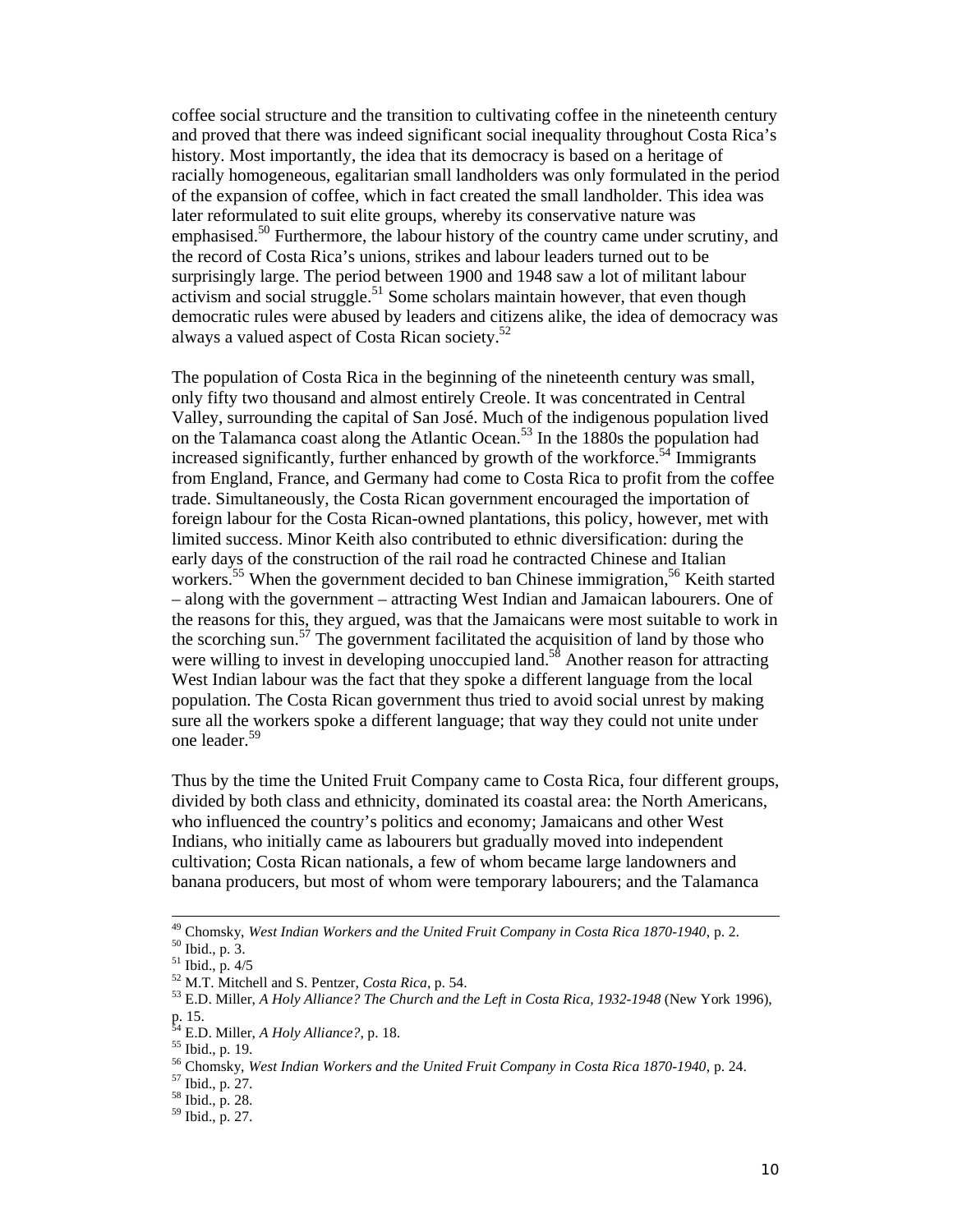Valley Indians, who mainly retreated into the forest and had only minimal contact with the plantation society. The United Fruit Company was then able to draw on Keith's experience with different types of labour and take advantage of it, when populating its own plantations with workers.<sup>60</sup>

As stated before, U.S. economic dominance was great in all of Central America. This was no different in Costa Rica. Its economy depended heavily on the United States, with forty nine percent of its total exports going to the U.S and fifty three percent of its total imports coming from the United States. To make matters worse, the country was poorly diversified: by 1913 half of Costa Rica's exports existed of bananas and thirty five percent of coffee.<sup>61</sup> According to Eli Heckscher and Bertil Ohlin however, this does not have to be a significant problem and can even be considered an advantage. Their Heckscher-Ohlin theorem states that a country will export exactly those commodities that are being produced in relatively large quantities of the countries relatively abundant factor.<sup>62</sup> This means that each country will produce and export what it is best at, thereby gaining the best comparative advantage.<sup> $63$ </sup> Several scholars disagree on the validity of the Heckscher-Ohlin theorem, since it rests on strict conditions regarding pre-trade price functions and a special role for production functions. Were you to change these assumptions, the theorem would no longer hold  $6465$ 

In the following section I will (amongst other things) argue that although the Heckscher-Ohlin theorem may work in theory, concentrating largely on bananas was definitely not benefiting Costa Rica.

 $60$  Ibid., p. 31.

<sup>&</sup>lt;sup>61</sup> M. Bucheli, 'Multinational corporations, totalitarian regimes and economic nationalism', p. 439.  $^{62}$  R.W. Jones, 'Factor Proportions and the Heckscher-Ohlin Theorem', *The Review of Economic* 

*Studies* 1 (1956-1957) p. 1. <sup>63</sup> A. Maneschi, *Comparative Advantage in International Trade. A Historical Perspective* (Cheltenham

<sup>1998),</sup> p. 49.<br><sup>64</sup> R.W. Jones, 'Factor Proportions and the Heckscher-Ohlin Theorem', p. 1.

<sup>&</sup>lt;sup>65</sup> For further reading see: R.W. Jones, 'Factor Proportions and the Heckscher-Ohlin Theorem', *The Review of Economic Studies* 1 (1956-1957) and A.V. Deardorff,'The General Validity of the Heckscher-Ohlin Theorem', *The American Economic Review* 4 (1982).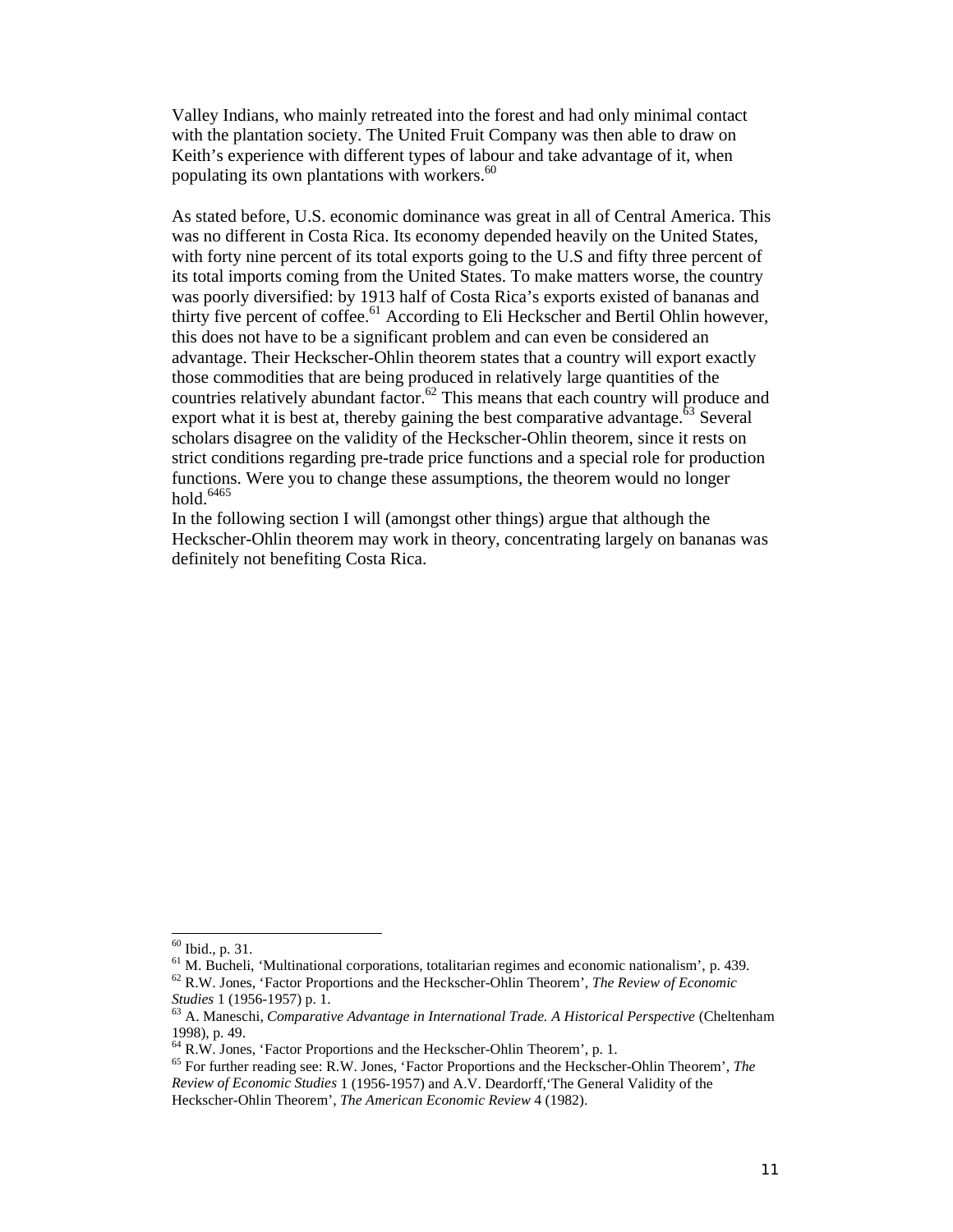### **Influence of the United Fruit Company on Costa Rica's political and social structures**

One of the chapters in the official biography of the United Fruit Company is on the company's operations in Costa Rica. Frederick Upham Adams, the author, states in this chapter the following:

"The part played by the United Fruit Company in promoting the development and insuring the progress of Costa Rica is one which reflects credit to both the government and to the American enterprise. In all of the long forty-four years since Minor C. Keith obtained the permission of the Costa Rican government to begin the construction of a railroad from the Caribbean coast to the city of San José, there has been nothing approaching friction between the enterprises then founded and the successive officials of this progressive republic."<sup>66</sup>

Further on in the chapter, Adams also claims that:

"If the Nobel Peace Prize could be awarded to a corporation, the United Fruit Company would have valid claims to recognition. It has done more to pave the way for peace and prosperity in Central America and in the Caribbean countries than all of the statesmanship and oratory which have vainly been directed to the same purpose."<sup>67</sup>

These statements however, do not in any way reflect reality. Certainly, most government officials did not prevent and even encouraged the United Fruit Company in getting it what it wanted, but the large majority of the population encountered serious problems when dealing with the American enterprise. Although Costa Rica was more democratic than a lot of its neighbours, the United Fruit Company had from the start a considerable influence on political matters, thanks to the close relationship Minor Keith had developed with the Costa Rican government. The government, eager to modernise the transportation infrastructure,<sup>68</sup> granted in 1900 a land concession of  $3200 \text{ km}^2$  to Keith in order to build another extension to the railroad network. <sup>69</sup> However, this agreement, together with a previous agreement which exempted his company from paying any export taxes for a period of ninety-nine years<sup>70</sup>, laid down the foundations for the United Fruit Company's colonial enclave.<sup>71</sup> The construction of railroads was a crucial and integral part of the development of banana plantations. As in most Central American republics, Costa Rica had ambitions to build an extensive railroad network, but never seemed able to acquire enough money to finish the roads it had started on. When Keith came to Costa Rica, he built part of the international railroad, but, within a short period of time, banana growing came to overshadow the construction of this line. He then concentrated his efforts on building railroads in the lowlands, where they would be used for the handling of bananas, freight and people required for the banana industry. The lines would logically follow the shortest good route from the port to the banana plantations. This also explains why even today most railroads in Costa Rica and Central America in

 $\overline{a}$ 

<sup>66</sup> F.U. Adams, *Conquest of the Tropics: The Story of the Creative Enterprises Conducted by the* 

United Fruit Company (New York 1914), p. 165.<br>
<sup>67</sup> F.U. Adams, *Conquest of the Tropics*, p. 166/167.<br>
<sup>68</sup> M. Bucheli, 'Multinational corporations, totalitarian regimes and economic nationalism', p. 439.<br>
<sup>69</sup> Ibid., p.

<sup>1 (2000)</sup> p. 59.

 $71$  J. Colby, "Banana Growing and Negro Management", p. 606.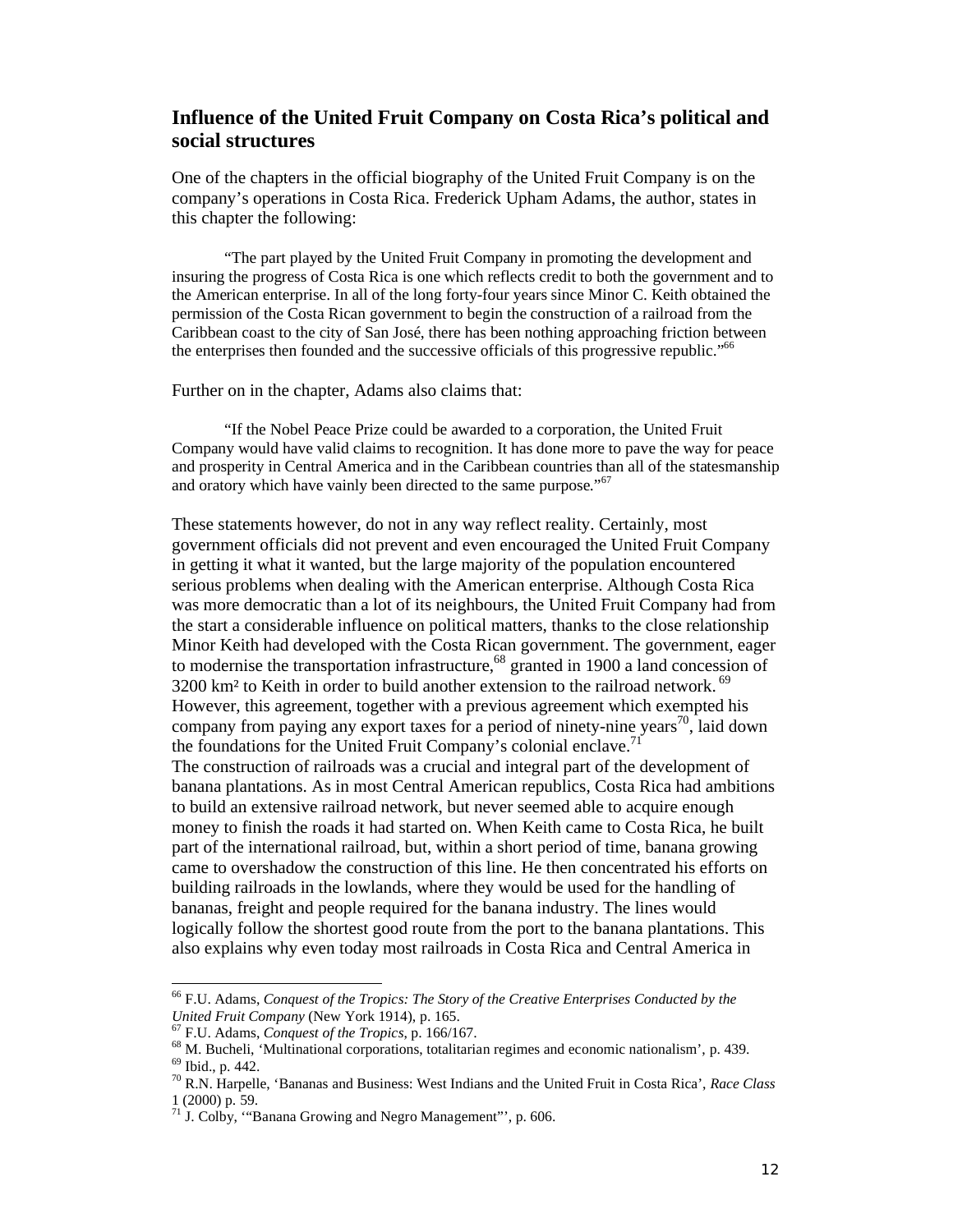general can be found on the coastal plains, which soil was most suitable for growing bananas.

The railroads opened up large parts of undeveloped land, which were subsequently turned into banana plantations.<sup>72</sup> The United Fruit Company, by providing an extensive railway network, was seemingly contributing to the country's development, but it was not to serve the overall economic needs of the national economy, but rather the needs of the company itself.<sup>73</sup>

At the beginning United Fruit encountered few problems with its image throughout Costa Rica. Since the indigenous population of Costa Rica was reluctant to move to the banana plantations on the Atlantic Coast for employment, United Fruit continued Keith's method of importing labour.<sup>74</sup> Between 1900 and 1913 an estimated twenty thousand Jamaicans came to the country. Smaller numbers of immigrants also came from other Caribbean islands, Nicaragua and Colombia.<sup>75</sup>

The United Fruit Company preferred British West Indians for a number of reasons. First of all they spoke English and often had experience in the cultivation of bananas. They were also available in large numbers, coming from both their home islands and from Panama, where the excavation of the canal was almost finished and therefore no longer workers were needed. Just as U.S. officials in the Canal Zone were set on getting rid of their black workers, the British government tried to prevent the return of these workers to their economically depressed homes. Both the U.S. and the British government were anxious about social unrest amongst the thousands of unemployed West Indians. Luckily the United Fruit Company was in need of a workforce for its ever growing plantations, thus thousands of West Indians embarked for U.S. dominated banana ports.<sup>76</sup> By importing labour in great numbers to Costa Rica, United Fruit had a major impact on ethnic diversity within the country. The Costa Rican government however, did not object to the large numbers of West Indian immigrants initially, and certainly in the beginning was very satisfied with the work they delivered. $77$ 

A disciplined labour force was vital to the plantations of the United Fruit Company. The need for discipline and efficiency was great, since the time factor played a crucial role in the production of bananas – they had to be refrigerated and shipped within twenty-four hours of cutting, which meant they had to be transported immediately from the plantations to a refrigerated ship. Moreover, bananas are a year-round crop and know no harvest season. The UFCO banana plantations therefore required a work force that was 'industrial', worked methodically and preferably one that was integrated into the market economy so that wage incentives would be effective.<sup>78</sup> However, an industrialised work force, which stimulates industrial production by spending the earned wages on commodities whilst at the same time raising the standards of the workers, is incompatible with a plantation society. In the plantation system all productive labour is geared towards the export crop, it does not produce anything for its own internal market, and thus was the production factor 'labour'

 $^{72}$  May and Plaza, The United Fruit Company in Latin America, p. 9/10.

<sup>&</sup>lt;sup>73</sup> Ibid., p. 12.<br>
<sup>74</sup> R.N. Harpelle, 'Bananas and Business', p. 58.<br>
<sup>75</sup> M.T. Mitchell and S. Pentzer, *Costa Rica*, p. 52.<br>
<sup>76</sup> J. Colby, "Banana Growing and Negro Management", p. 607.<br>
<sup>77</sup> Chomsky, *West Indian Wo*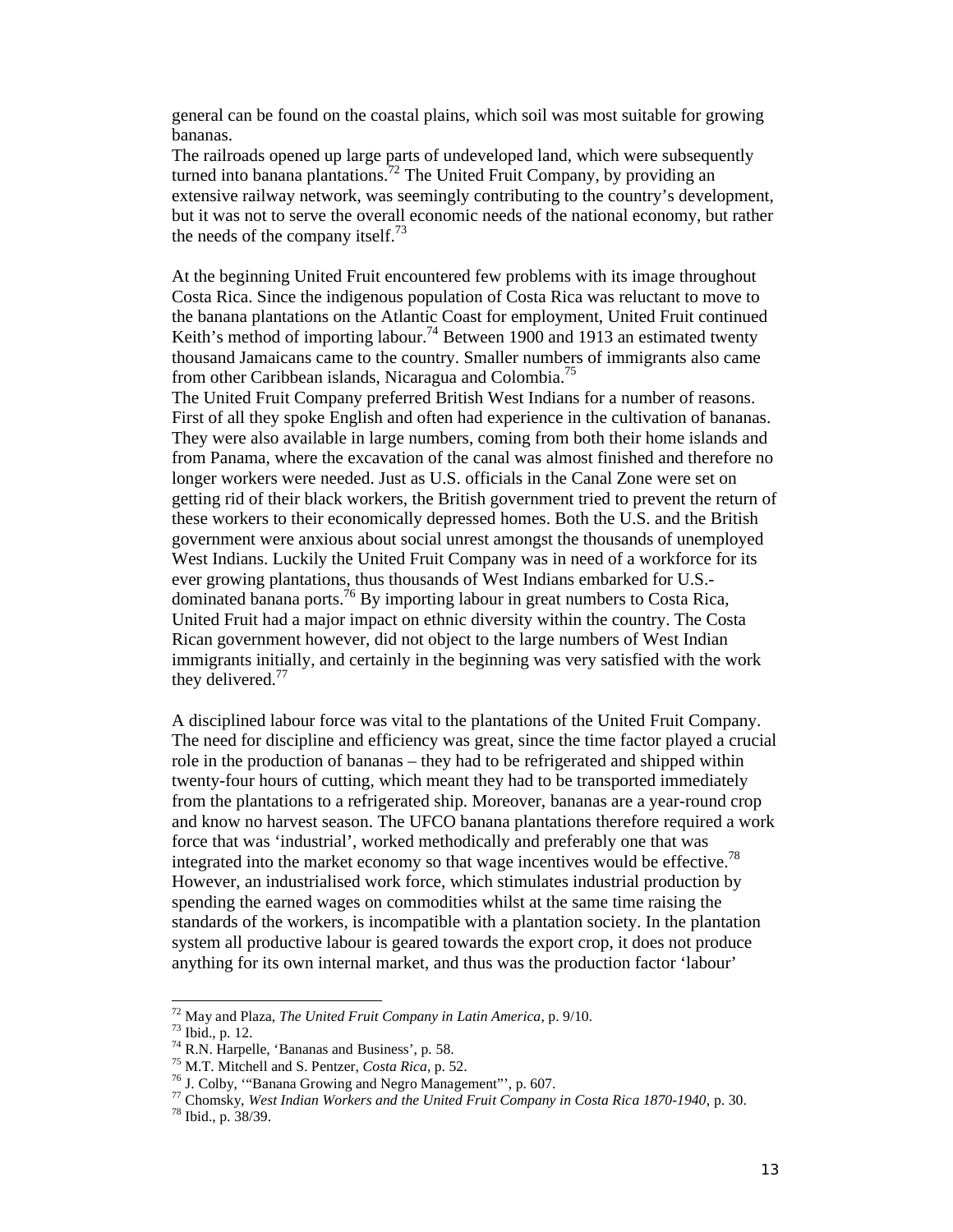completely absent in Costa Rica. The use of wages that are then spent in company stores are most likely not more than mere formality; the company could just as well provide the workers with food and clothing directly. However, this commissary system was still frequently abused by United Fruit. Most workers were paid in coupons, instead of hard cash. These coupons had to be used in company stores, if spent in other stores they were discounted with twenty or twenty-five percent. Workers could ask for their wages in cash, but they had to wait for this until two weeks after the end of the month. Most people could not wait that long and had to ask for coupons in the end, in order to be able to pay for their necessities.<sup>79</sup> The company further increased its control by increasing the expenses of its workers. Most commissary stores charged higher prices than the local stores, but with the time it took for the workers to get their cash, they had no choice but to buy in company stores.<sup>80</sup> The United Fruit Company maintained that one of the reasons for the commissaries was to instil consumer values amongst it workers, and thus providing a psychological incentive for the labour force to work.<sup>81</sup> United Fruit further argued that the commissaries were established to protect the company employees from being exploited by local merchants. This might have been true in some cases, however, usually it were the local merchants who kept the commissaries in check.<sup>82</sup> United Fruit thus had a great influence on social structures, essentially dictating all the aspects of 'normal life', especially for its workers.

From the start, bananas are an ideal crop for small farmers, since they can be produced without high technology. Traditionally, plantations owners barely allowed competition from small farmers. $83$  The United Fruit Company however, never grew all of its own bananas and over the years gradually decreased its own production even further. In 1905, as much as fifty-four percent of the bananas United Fruit exported from Costa Rica were grown by private planters, in 1907 this had even risen to sixtythree percent. By 1926 United Fruit was only producing twenty-five percent of what it exported. The reason the company was handing off so much of the production to private planters was a safety measure in the face of economic instability.<sup>84</sup> When the market contracted, prices dropped, or disease struck the banana plant, United Fruit was far better off not having all the production on its own plantations and instead could simply decline to buy bananas from private planters. With the United Fruit Company delegating the risks of the operation to the private growers, they frequently experienced problems with the rejection of bunches of bananas. In thriving times, United Fruit would post cutting orders for bananas for one or more times a week and the private planters would bring their fruit to the railway, ready to be collected as the train came through. In bad times however, cutting orders were severely reduced and even when given, some bananas still might be rejected.

Besides diminishing the economic risk, this also exempted the company from the responsibility of labour control. Apart from the fact that an independent farmer was more likely to overwork himself to increase production than the employed labourer would be,<sup>85</sup> he was also less likely to join with other workers to protest working

<sup>&</sup>lt;sup>79</sup> Ibid., p. 56.

<sup>&</sup>lt;sup>80</sup> C.D. Kepner Jr., and J.H. Soothill, *The Banana Empire*, p. 319.<br><sup>81</sup> Chomsky, *West Indian Workers and the United Fruit Company in Costa Rica 1870-1940*, p. 57.<br><sup>82</sup> C.D. Kepner Jr., and J.H. Soothill, *The Banana E*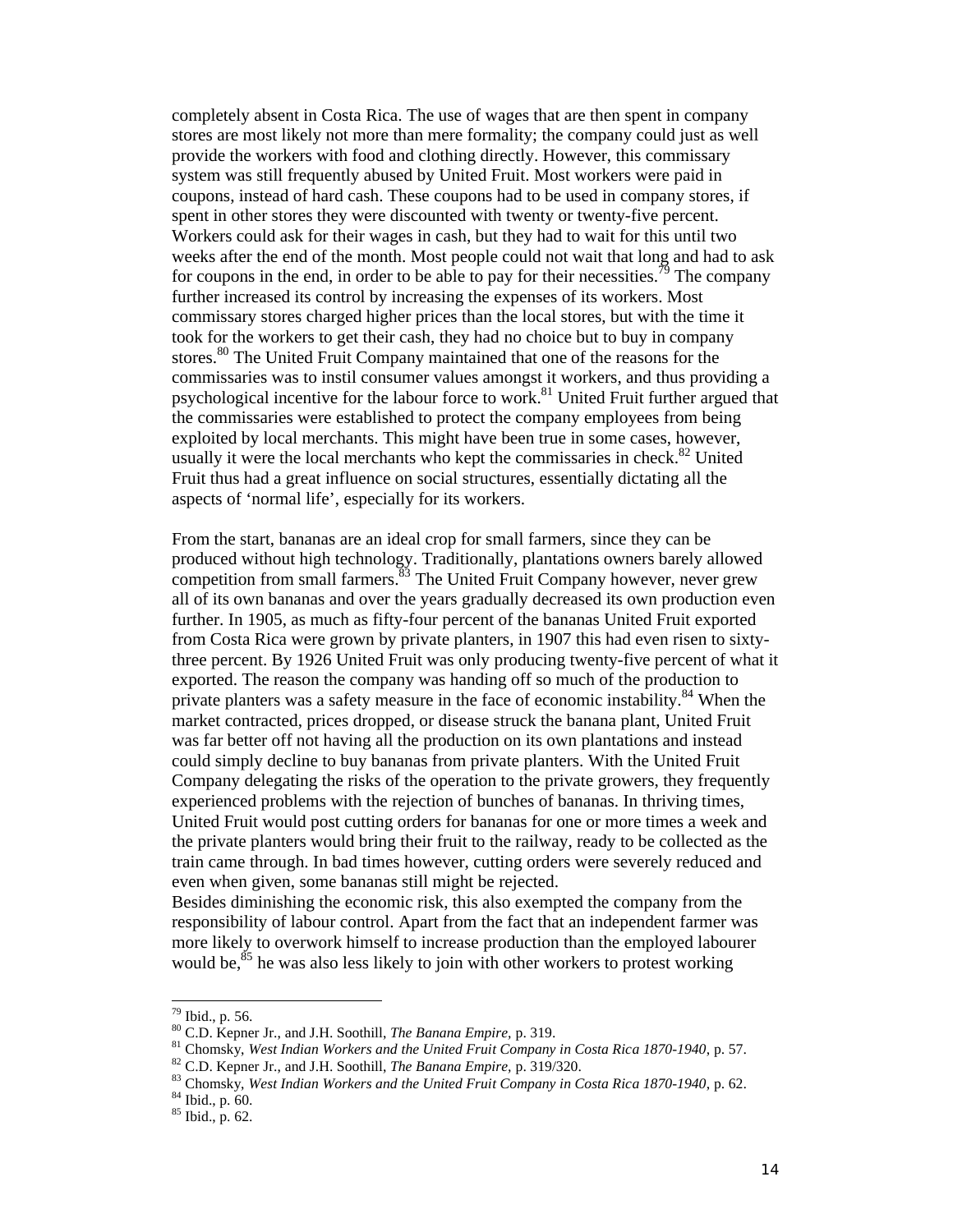conditions. Often the contracted farmers were also employers of labour, and their workers were more likely to perceive them as guilty to bad working conditions, instead of the United Fruit Company.86

So far from representing a weakness in the measure of company control, the fact that United Fruit did not produce all or even most of the bananas actually indicated the degree of control the company had in all other aspects of the banana industry – marketing, transportation and land – which made direct control of production unnecessary.<sup>87</sup>

However, there were also several potential pitfalls for United Fruit. If its monopoly on transportation or marketing were threatened, it could easily lose the control upon which the entire system depended. This was actually the case in 1912, when the Atlantic Fruit Company tried to enter the market. The response from the United Fruit Company showed the importance of maintaining this monopoly.<sup>88</sup>

A second threat to its monopoly could come from small farmers, who could decide to begin subsistence farming and decline to participate in the market economy altogether. However, climatic instability on the Atlantic Coast, the unavailability of transportation (except under control of United Fruit) and the company's ultimate control over land hindered this development. Much of the land farmed by private planters was owned by United Fruit and leased out under contract. These contracts could be revoked at any time and often explicitly prohibited subsistence farming.<sup>89</sup> Thirdly, sometimes planters did take part in a joint protest against the practices of the United Fruit Company. Most of the times, however, their protest was directed at the state, rather than the company. Yet even the state was limited in the degree it could undertake measures against the company, since ultimately both the state and the private planters wanted an increase in banana exports. To realise this, they depended to a great extent on United Fruit's decisions.<sup>90</sup> Costa Rica thus did not have a comparative advantage over other countries by focusing purely on bananas. Instead, rather than gaining an advantage over other countries, it only made Costa Rica more dependable on a foreign enterprise, with the coffee industry not significant enough to truly make a difference.<sup>91</sup>

Thus the immense economic power of the United Fruit Company made it difficult, if not impossible, for other individuals and companies to compete with  $it^{92}$  – as the case of the Atlantic Fruit Company shows.<sup>93</sup> The new middle class was anxious to challenge this economic hegemony of United Fruit and saw the company's position as an expression of the incompetence of the traditional political leadership. In their eyes the UFCO was cheating the national treasure and holding back the country's development. The critics argued that it should be Costa Ricans who controlled the national resources. Furthermore, the agreements that Costa Rica had negotiated with

<sup>&</sup>lt;sup>86</sup> Ibid., p. 63.

<sup>&</sup>lt;sup>87</sup> Ibid., p. 60.<br><sup>88</sup> Ibid., p. 63. See also Chomsky, West Indian Workers and the United Fruit Company in Costa Rica 1870-1940, p. 68-73.<br><sup>89</sup> Ibid., p. 63.<br><sup>90</sup> Ibid., p. 63/64.<br><sup>91</sup> M. Bucheli, 'Multinational corporations, totalitarian regimes and economic nationalism', p. 439.<br><sup>92</sup> R.N. Harpelle, 'Bananas and Business', p. 59.<br><sup>93</sup> T

several planters (improved) contracts, to prevent them from striking a deal with the AFCO. It furthermore 'stole' the fruit which was put out by the railroad at night and which was meant for the Atlantic Fruit Company.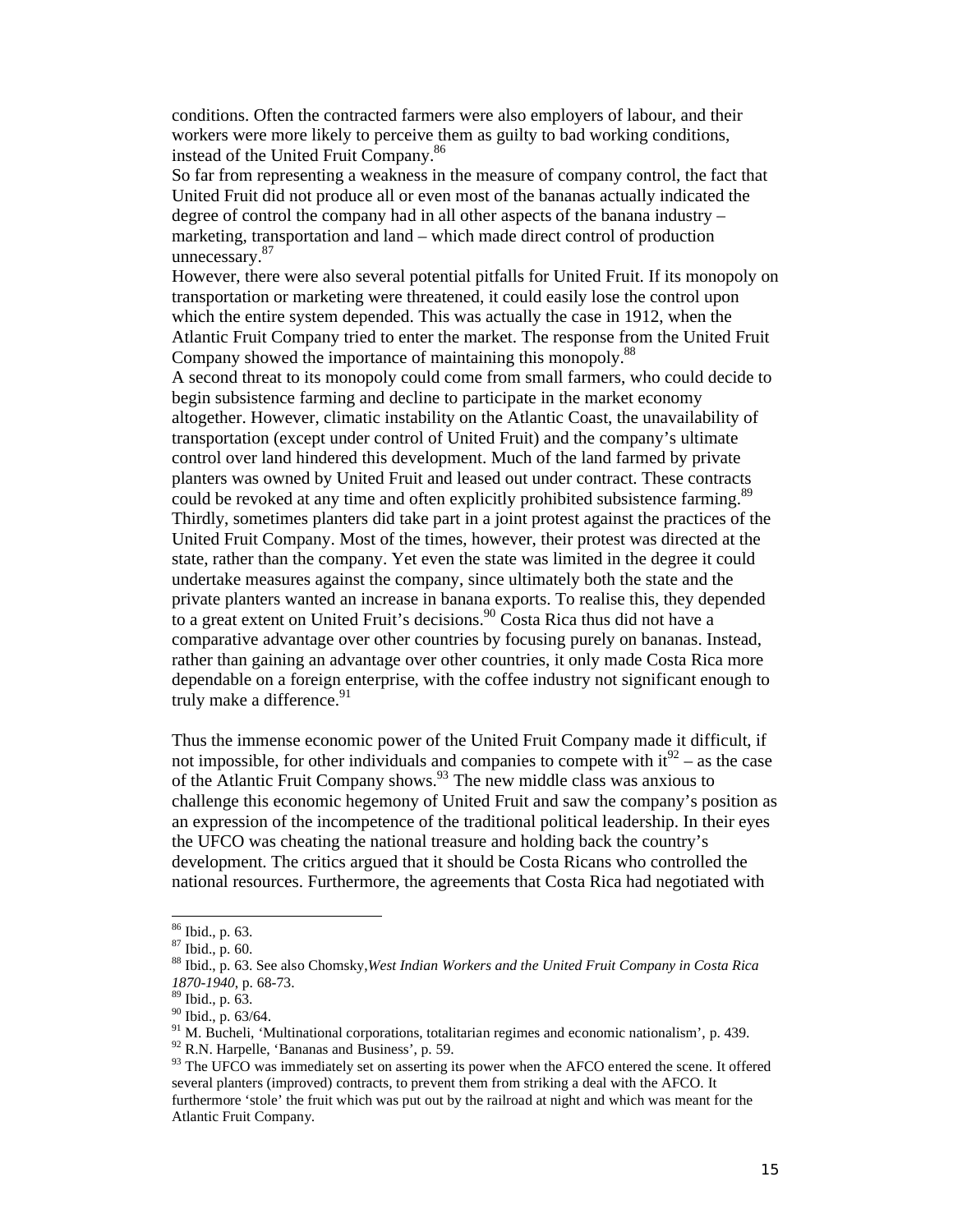the United Fruit Company had severely limited the country's sovereignty over entire regions. An example of this are the deals between the Costa Rican government and Minor Keith, in which the latter received many land concessions from the former in exchange for the building of a railway network. As I have written before, this exempted the company from paying taxes for ninety-nine years. However, in 1899, with United Fruit taking over, all the old contracts came into question. The government then passed a decree which set a time limit: the contract was to be reviewed in  $1910.^{94}$ 

With the approaching presidential elections and the expiration date of 1910 drawing near, critics of the United Fruit Company began to organise themselves and especially the land concessions became a topic of debate. The concessions were openly discussed in Congress and Congressman Ricardo Jiménez proved to be one of the fiercest opponents.95 Jiménez attacked the United Fruit Company in a series of speeches he delivered before the Costa Rican Congress in 1907 and 1908,  $96$  where he demanded that the company would have to start paying taxes as part of a national plan to escape from the crushing debt. Jiménez equated the power of United Fruit in Costa Rica with a complete loss of sovereignty,  $\frac{97}{7}$  which he expressed vigorously in the following statement:

"There are some (…) who make fun of us for thinking that Mr. Preston [the head of the UFCO] could come and take over Costa Rica for himself. (…) It's a pity that these writers haven't  $(...)$  read the history of modern conquests carefully.  $(...)$  Many Americans are in complete agreement with Walker [the invader of Nicaragua]. In trying to take over our territories they don't believe they are coming to conquer and prey on us: they are coming to claim their rights; to reclaim their inheritance, as Walker said; to fulfil the manifest destiny of their race." $98$ 

Jiménez mostly defended the national banana producers, but also mentioned once the suffering of the company's workers,  $99$  when he said:

"There is an admirable parallel between what the poor inhabitant of Limón really pays and what the millionaire Preston pays. But how can you compare, they will say, Preston with a black? To this I answer with the famous words "in the slave trade the black slave is not the blackest [i.e., the worst] one and here the blackest is Mr. Preston."<sup>100</sup>

In 1910, Ricardo Jiménez got elected as president of Costa Rica.<sup>101</sup> However, when the workers tried to take the newly elected president up on his supposed sympathy, they got no for an answer. Jiménez came to define national interests more in terms of 'maintaining order' and less in terms of defending 'the poor labourer'.<sup>102</sup> His opposition was further neutralised by a loan granted by United Fruit so Costa Rica could pay off its foreign debt.<sup>103</sup> In 1910 also, the government of Costa Rica did

<sup>&</sup>lt;sup>94</sup> R.N. Harpelle, 'Bananas and Business', p. 59.

<sup>&</sup>lt;sup>95</sup> M. Bucheli, 'Multinational corporations, totalitarian regimes and economic nationalism', p. 442.<br><sup>96</sup> Chomsky, *West Indian Workers and the United Fruit Company in Costa Rica 1870-1940*, p. 212.<br><sup>97</sup> Ibid., p. 213.<br><sup></sup>

Costa Rica 1870-1940, p. 214.<br>
<sup>100</sup> Ibid., p. 214.<br>
<sup>101</sup> M. Bucheli, 'Multinational corporations, totalitarian regimes and economic nationalism', p. 442.<br>
<sup>102</sup> Chomsky, *West Indian Workers and the United Fruit Company*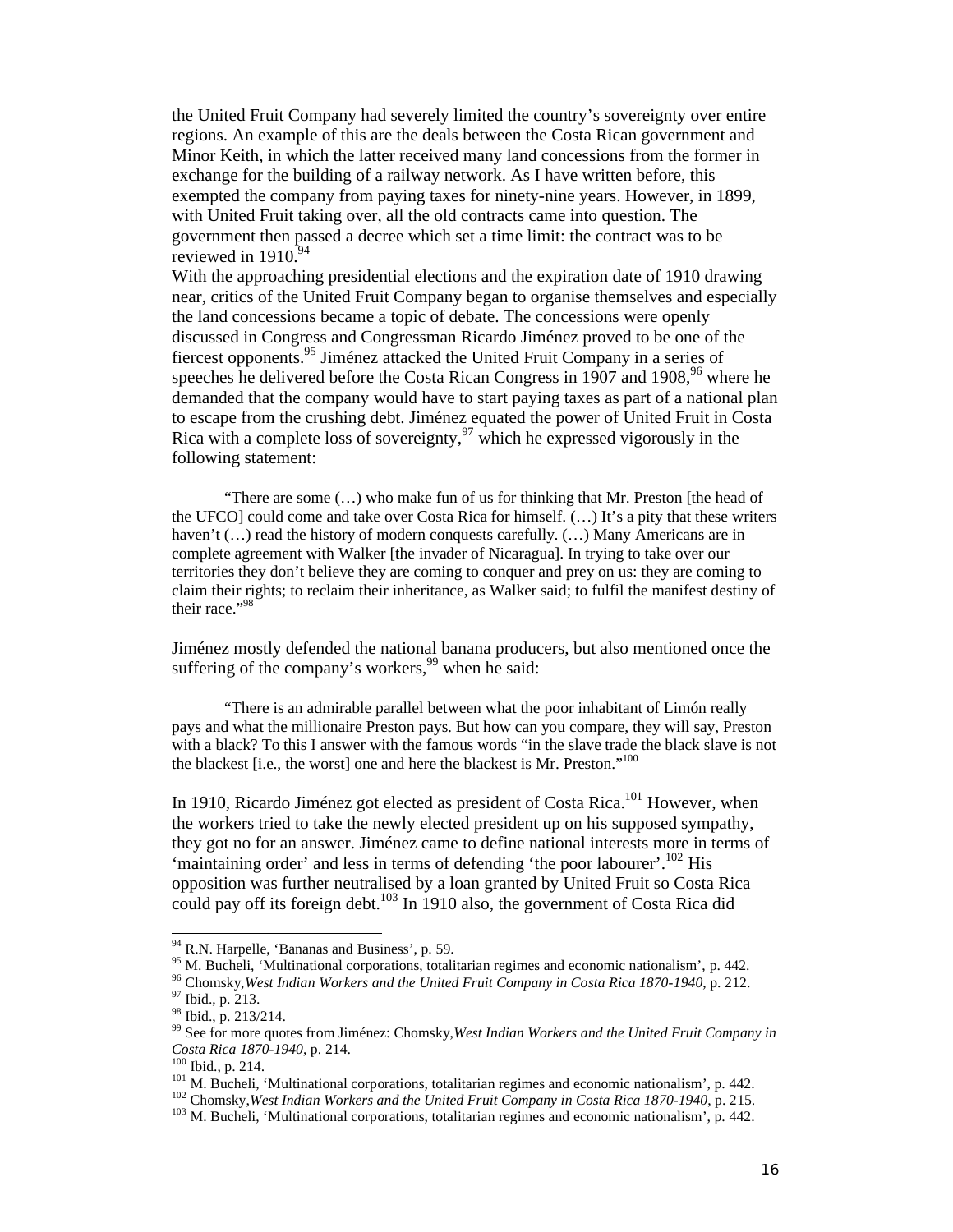manage to sign an agreement with the United Fruit Company, which imposed a tax of one U.S. cent per stem exported from the country. This new contract was to expire in 1930.<sup>104</sup> The imposition of this tax came shortly before production levels peaked, after which the industry began a long period of decline. In 1900 over three million stems of bananas were exported annually and exports reached their highest point in 1913, when Costa Rica became world's leading producer of bananas, reaching a total of 11.117.883 stems. After 1913 exports quickly declined and stabilised in 1917 around eight million stems per year. Between 1918 and 1929 production remained more or less constant, but the onset of the global economic crisis lowered prices once more.<sup>105</sup> Further aggravated by the Panama disease<sup>106</sup>, it was not until the 1950s that banana production fully resumed on the Atlantic Coast.<sup>107</sup> See figure  $1.^{108}$ 



**Figure 1:** Banana exports of Costa Rica by ports of origin. The export value at Limón in 1890 was 37 cents per stem. Not until 1904 did it reach 50 cents. In later years it amounted to 80 to 85 cents.

By 1926 president Jiménez, then serving his second term in office,  $109$  presented the Costa Rican Congress with a new banana contract that allowed for further expansion

<sup>&</sup>lt;sup>104</sup> R.N. Harpelle, 'Bananas and Business', p. 59.

<sup>&</sup>lt;sup>105</sup> Ibid., p. 59/60. Also: Chomsky, *West Indian Workers and the United Fruit Company in Costa Rica 1870-1940*, p. 31.

<sup>&</sup>lt;sup>106</sup> The Panama disease was a fungus that attacked the roots of the banana plant and caused the UFCO to abandon diseased areas and move further north.<br><sup>107</sup> Chomsky, West Indian Workers and the United Fruit Company in Costa Rica 1870-1940, p. 31/32.

<sup>&</sup>lt;sup>108</sup> C.F. Jones and P.C. Morrison, 'Evolution of the Banana Industry of Costa Rica', *Economic Geography* 1 (1952) p. 2.

<sup>&</sup>lt;sup>109</sup>After his first term he had been succeeded in 1914 by Alfredo González, who started a series of economic and social reforms that included higher taxation for landowners and big enterprises. This eventually cost him his presidency; in 1917 he was overthrown by Federico Tinoco, who immediately relaxed the concessions to foreign companies. However, Costa Rica did not end up with a long-term dictatorship. – M. Bucheli, 'Multinational corporations, totalitarian regimes and economic nationalism', p. 442.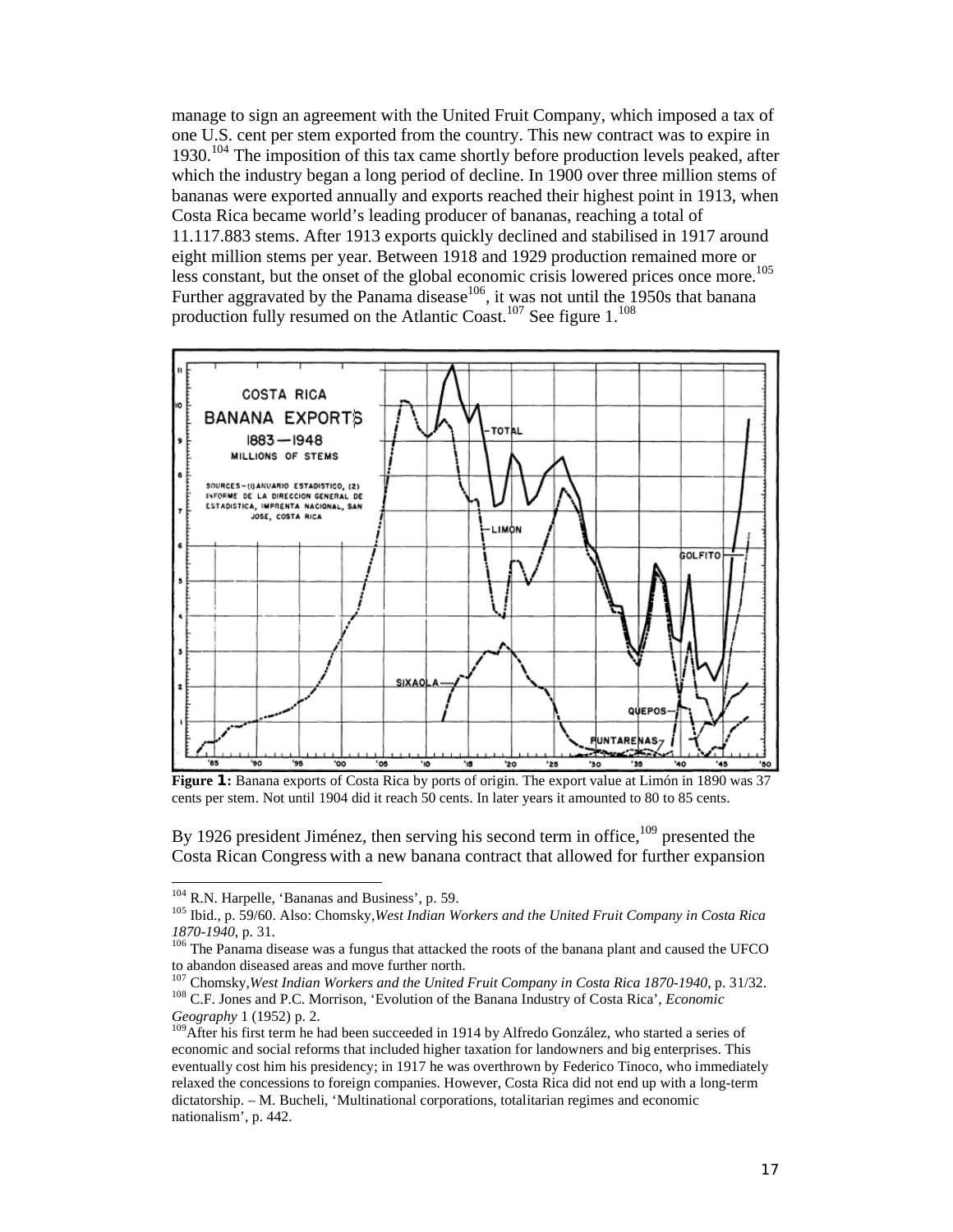of banana plantations to new regions and called for another modest increase in taxes. United Fruit was keen to an early renegotiation of the 1910 contract, since the Panama disease had been seriously affecting its plantations. The company required new lands in isolated regions to be able to maintain production levels, and was therefore willing to accept a slight increase in taxes.<sup>110</sup>

However, this new agreement failed, because Congress used its powers to slow down the passing of the contract. It formed a commission to critically asses the agreement, $111$  which took a stand strongly in favour of Costa Rica's private planters and against United Fruit and the disadvantageous position in which the company had put the farmers in.<sup>112</sup> During this time, the United Fruit Company discovered that the land it initially wanted, was much less suitable for plantation development than originally anticipated and pulled out of the negotiations. This forced the Costa Rican government to reconsider its position. When the next round of negotiations commenced, the global economic situation had changed. With the crisis of 1929 looming, the government had lost its advantage. It was keen to keep its most important source of foreign investment and was thus to sweeten the deal with United Fruit.<sup>113</sup> In 1930 the government granted the United Fruit Company what it most wanted. Costa Rican Congress conceded to the two cent tax per bunch of bananas (until 1950) that the company had requested. In exchange United Fruit made a commitment to plant three thousand new acres of bananas<sup>114</sup>, which effectively was the greatly desired permission to expand to the Pacific coast.<sup>115</sup> It furthermore agreed to contract new private planters<sup>116</sup> and got a concession for a new railroad, which made viable competition even less likely. <sup>117</sup> Despite strong opposition, the contract was pushed through Congress.<sup>118</sup>

However, the global economic situation provided no incentive for the company to increase production, so when a congressional commission looked into the company's compliance with the contract, they found United Fruit in violation of almost every clause of the agreement.<sup>119</sup> However, Jiménez – who was elected for a third time – remained determined to maintain high levels of foreign investment, but did initiate talks to negotiate a new and improved contract.<sup>120</sup>

As I have stated before<sup>121</sup>, the United Fruit Company strongly favoured West Indian labourers over Costa Rican Hispanic workers. The Communist Party encouraged solidarity between these two different groups and sought to unite them in a joint struggle against United Fruit.<sup>122</sup> It was most popular amongst Costa Ricans who

totalitarian regimes and economic nationalism', p. 443.<br><sup>114</sup> Chomsky, West Indian Workers and the United Fruit Company in Costa Rica 1870-1940, p. 224.

<sup>&</sup>lt;sup>110</sup> R.N. Harpelle, 'Bananas and Business', p. 60.

<sup>&</sup>lt;sup>111</sup> Ibid., p. 61.<br><sup>112</sup> Chomsky, *West Indian Workers and the United Fruit Company in Costa Rica 1870-1940*, p. 221.<br><sup>113</sup> R.N. Harpelle, 'Bananas and Business', p. 61. Also: M. Bucheli, 'Multinational corporations,

<sup>&</sup>lt;sup>115</sup> R.N. Harpelle, 'Bananas and Business', p. 62.<br><sup>116</sup> Chomsky, *West Indian Workers and the United Fruit Company in Costa Rica 1870-1940*, p. 224.<br><sup>117</sup> Ibid., p. 79/80.<br><sup>118</sup> R.N. Harpelle, 'Bananas and Business', p.

*Fruit Company in Costa Rica 1870-1940*, p. 224.<br><sup>119</sup> R.N. Harpelle, 'Bananas and Business', p. 64. Also: Chomsky, *West Indian Workers and the United <i>Fruit Company in Costa Rica 1870-1940*, p. 224-226.

<sup>&</sup>lt;sup>120</sup> R.N. Harpelle, 'Bananas and Business', p. 64.<br><sup>121</sup> See page 12 of this thesis. <sup>122</sup> R.N. Harpelle, 'Bananas and Business', p. 65.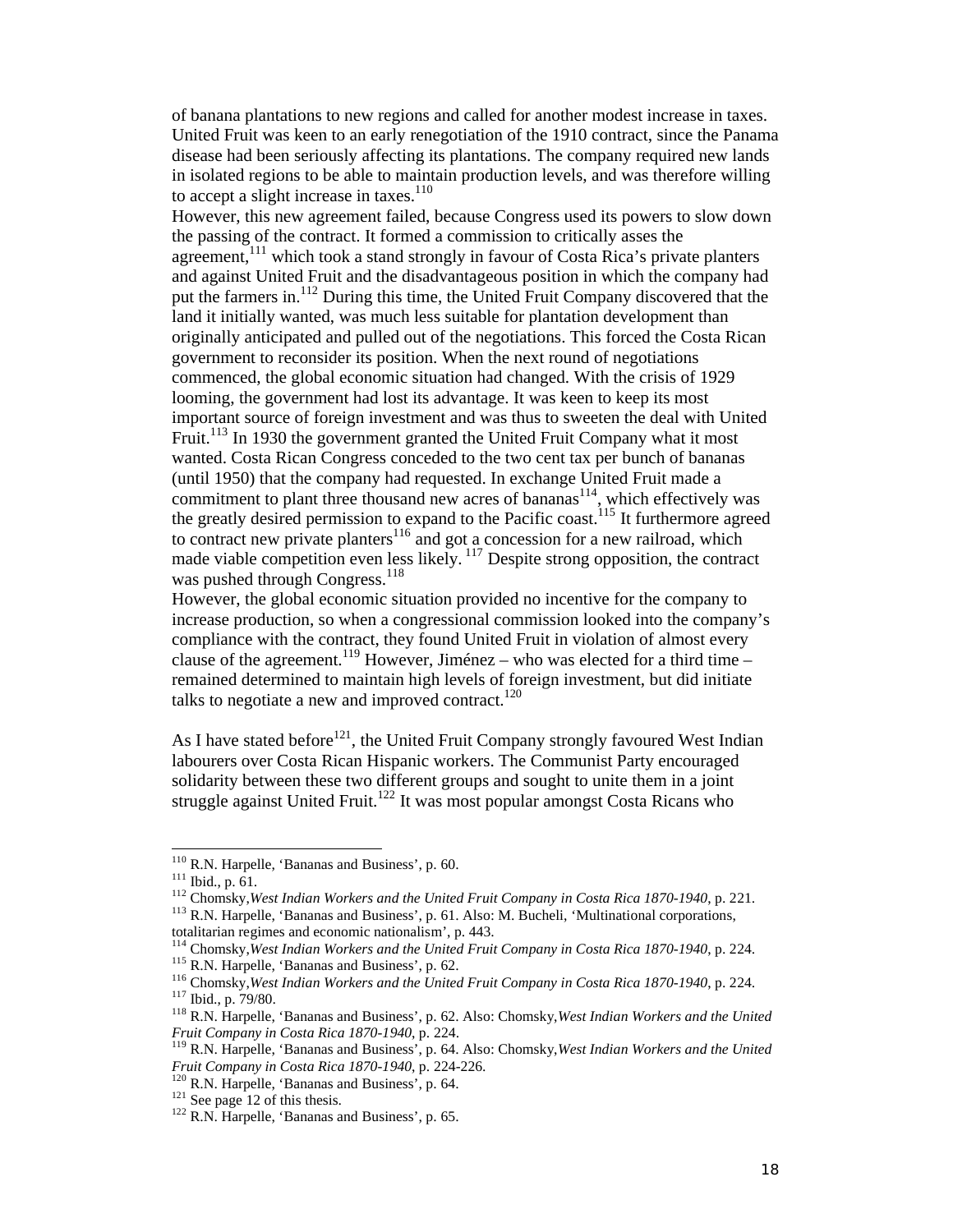worked on the UFCO's banana plantations and struggled for survival.<sup>123</sup> Most West Indians were not attracted to the Communist Party because a large part of the community was made up of small landowners who relied on United Fruit to sell their produce.<sup>124</sup> The popularity of the Communist Party was evident when in 1934 they led a two-month strike. Some of their demands were pay raises, payment every fifteen days with no delays and payment in cash rather than in coupons.<sup>125</sup> Throughout the strike, West Indians remained loyal to the United Fruit Company, at cost of further alienation from Costa Rican society. United Fruit however, was willing to sacrifice the West Indian community in the interests of the business. Negotiations about a new contract were being held at the time of the strike and the Costa Rican government tried to take advantage of it.<sup>126</sup> In the end the 1934 contract stated that United Fruit was to favour private planters and pay higher prices. It was agreed that the company could expand further to the Pacific coast and that it was to favour Costa Rican labourers, instead of West Indians. United Fruit was not allowed to introduce 'Jamaicans or Negroes' to the new banana zone on the Pacific coast. It provided a bleak testimony of the company towards the most loyal segment of its work force.<sup>127</sup>

During the 1930s and 1940s mainly the Communist Party voiced criticism towards the company. In 1948, the traditional Costa Rican stability ended with a military uprising that prosecuted the communists and created a pro-business environment. By this time, the United Fruit Company had already revived the banana industry from the Pacific coast, thereby maintaining its monopolistic power in Costa Rica.<sup>128</sup>

The comparative advantage of the Heckscher-Ohlin theorem with exporting bananas thus did not work for Costa Rica. Because the banana is only an export crop and most small farmers were not allowed to do any subsistence farming, the population stayed impoverished. Meanwhile, the United Fruit Company took all the profits for its own. Costa Rica's open and democratic system unfortunately could not exercise sufficient pressure on the company. Sometimes criticism was voiced – either by a commission initiated by the Congress or by striking – but almost every time the company ended up better off. The United Fruit Company exercised a far reaching influence on all production factors. Every facet of labour was being controlled by the company, due to strict contracts and ways of paying its labourers. It furthermore had absolute control over transportation and marketing. United Fruit also had a deep impact on the social and ethnic structures of Costa Rican society, due to the West Indian work force it imported and the tensions that this brought about.

 $123$  Ibid., p. 66.

<sup>&</sup>lt;sup>124</sup> Ibid., p. 67.<br><sup>125</sup> Chomsky, *West Indian Workers and the United Fruit Company in Costa Rica 1870-1940*, p. 244.<br><sup>126</sup> M. Bucheli, 'Multinational corporations, totalitarian regimes and economic nationalism', p. 443. Also: R.N. Harpelle, 'Bananas and Business', p. 68.

<sup>&</sup>lt;sup>127</sup> R.N. Harpelle, 'Bananas and Business', p. 68/69. Also: Chomsky, *West Indian Workers and the United Fruit Company in Costa Rica 1870-1940*, p. 250.

<sup>&</sup>lt;sup>128</sup> M. Bucheli, 'Multinational corporations, totalitarian regimes and economic nationalism', p. 443.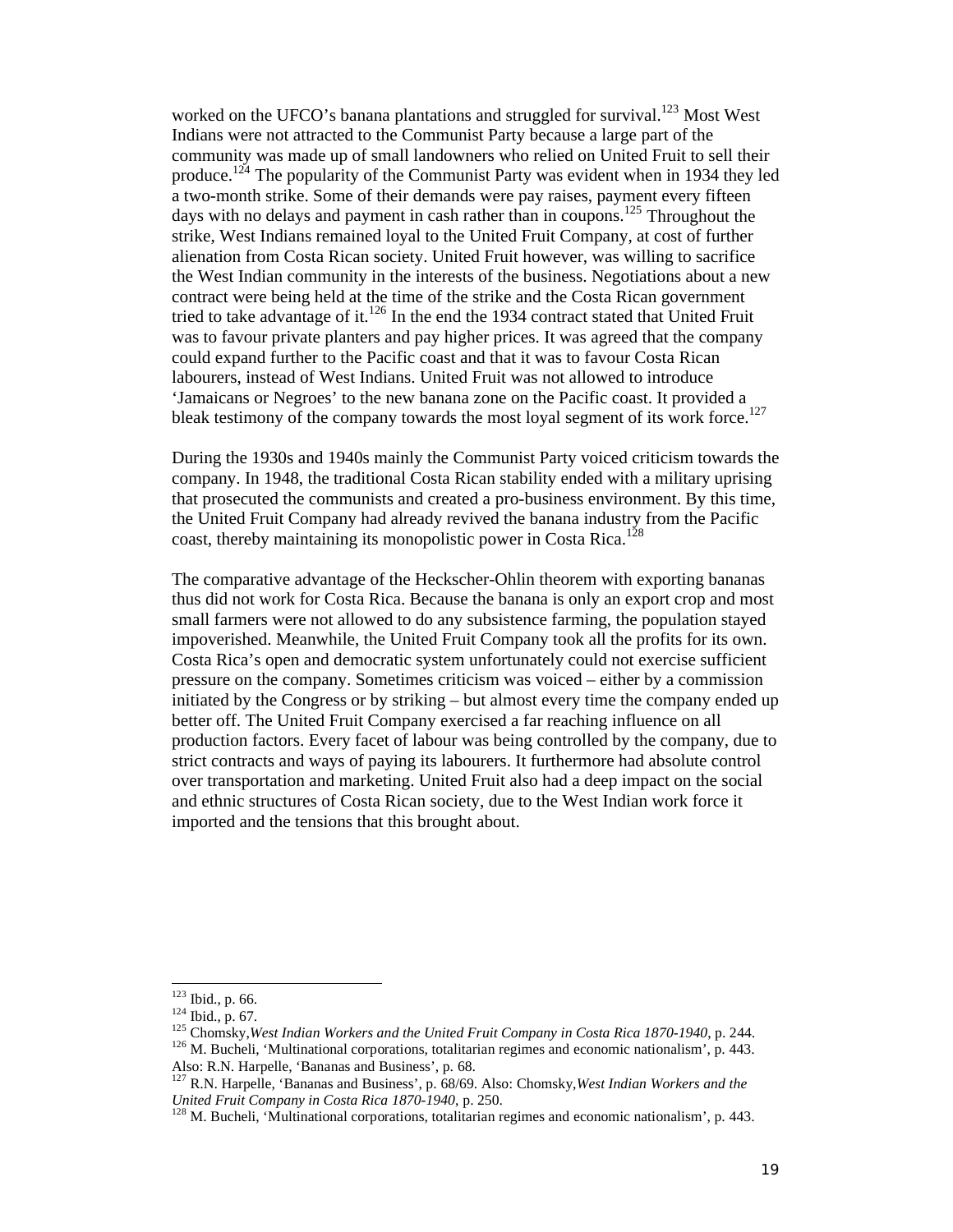## **Before the arrival of the United Fruit Company: political, social and economic conditions in Guatemala**

The political, social and economic situation in Guatemala was different to that of Costa Rica, both before and during the presence of the United Fruit Company. Unlike Costa Rica's relative open and democratic system, Guatemala had to deal with a long period of several dictators succeeding each other. From 1840 until 1865 it knew a time of relative peace, when Rafael Carrera ruled the country. It was during his rule that coffee emerged as a dynamic cash crop.<sup>129</sup> The Carrera government actively encouraged the growing of coffee, which is unfortunately a lengthy process. The coffee trees usually take four years to mature, during which time no income was generated. Most Guatemalan coffee growers did not have the capital means to wait this long. However, some foreigners – for whom it was easier to obtain credit abroad – did see prospects in growing the new crop. Thus immigrants began to arrive from Colombia, France, Spain and Belgium. The Germans were the largest group of foreigners, who came in significant numbers to Guatemala in the  $1870s$ <sup>130</sup> The two principle reasons why the Germans immigrated to Guatemala were the favourable terms offered by successive Liberal governments, and the attractive concessions negotiated by the German empire for its citizens. In 1871, Justo Rufino Barrios assumed presidency, a man who was deeply committed to increasing coffee production and who subsequently made large blocks of land available to coffee growers.<sup>131</sup> However much of this land, consisting of unused tracts, former church properties and state-owned land, was taken away from communal land owned by the Maya. The government thus forced the Mayas to work on the coffee plantations, since subsistence farming was no longer possible for them. Apart from the large tracts of fertile, inexpensive land, the cheap labour the Mayas provided proved to be a major stimulus for prospective foreign coffee growers.<sup>132</sup>

Despite the enormous contribution the German coffee growers were making to the Guatemalan coffee industry, it was not an entire positive development. The large German empire had considerable political and economic influence on the small country and its citizens enjoyed generous concessions. An influential group of foreigners was thus already present when the United Fruit Company came to Guatemala in  $1906$ <sup>133</sup>

Between 1871 and 1884 Guatemala quintupled its production of coffee and a decent transportation network became indispensable. Inadequate roads and deficient shipping ports holding back growth provided the incentive to construct a rail network across Guatemala.<sup>134</sup> Several efforts were made, but construction came to a halt due to lack of funds and contractors who were willing to take the risk of building a railway across Guatemala's difficult terrain.<sup>135</sup> However, some short tracks were constructed, mostly funded by foreign capital.<sup>136</sup> Barrios was nevertheless still cautious in dealing with

j

<sup>&</sup>lt;sup>129</sup> D.K. Stanley, For the Record: The United Fruit Company's Sixty-six Years in Guatemala, p. 5.<br><sup>130</sup> Ibid., p. 6.<br><sup>131</sup> Ibid., p. 7.<br><sup>132</sup> Ibid., p. 8<br><sup>132</sup> J. Colby, "Banana Growing and Negro Management", p. 606. Als

The United Fruit Company's Sixty-six Years in Guatemala, p. 11 and p. 47.<br><sup>134</sup> D.K. Stanley, *For the Record: The United Fruit Company's Sixty-six Years in Guatemala*, p. 15.<br><sup>135</sup> Ibid., p. 16-21.<br><sup>136</sup> P.J. Dosal, *Doin* 

*<sup>1899-1944</sup>* (United States 1993), p. 18-22.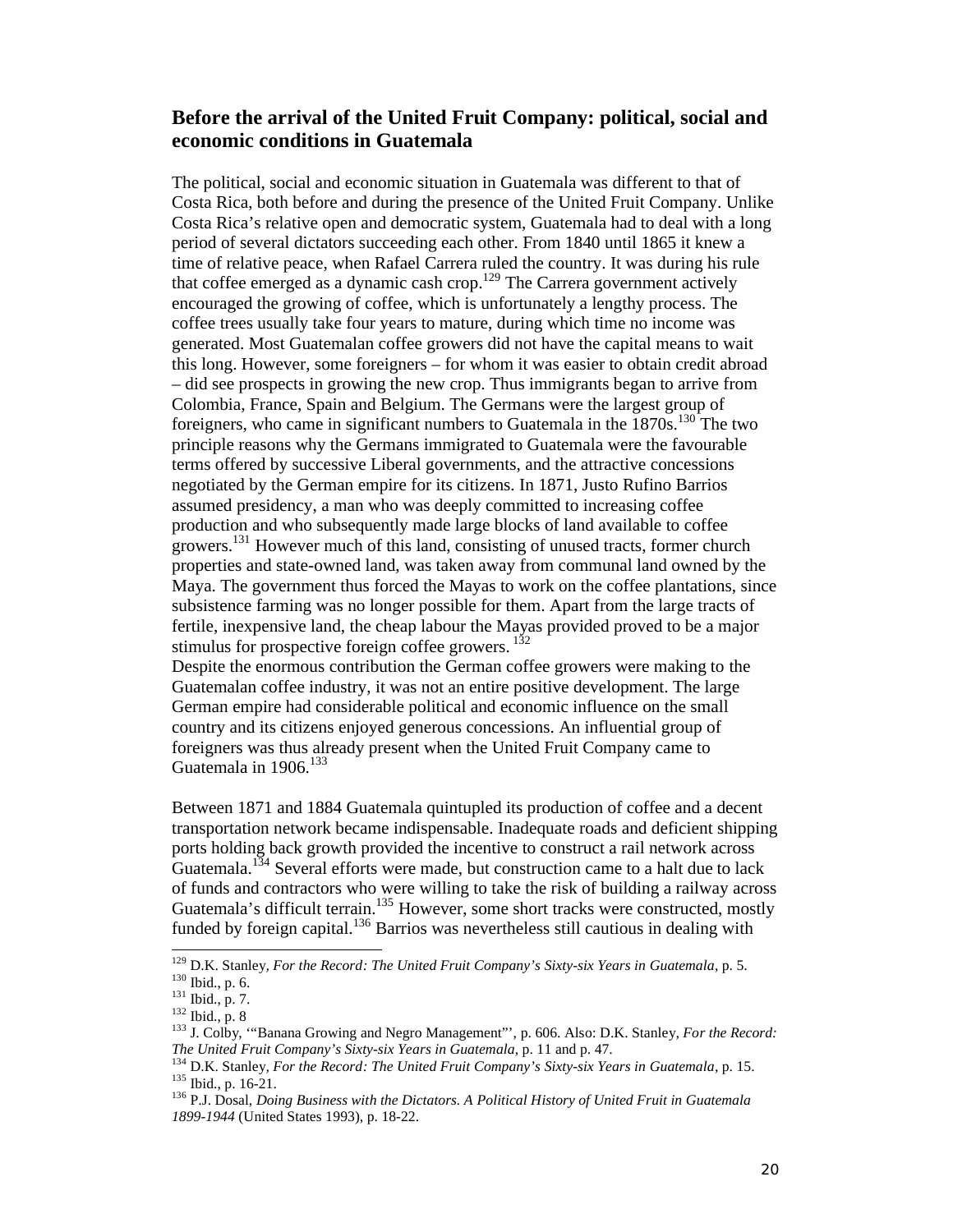foreign investors; whilst he acknowledged that the country needed foreign capital and technology, he hoped to remain in control of Guatemala's economic infrastructure.<sup>137</sup> This proved not possible. Brazilian coffee saturated the international market in 1897 and prices and government revenues consequently fell sharply. The hopes from the government of finishing the construction of a railroad between Puerto Barrios and Guatemala City ended with this crisis. It had spent almost two decades and eight million dollars on the line, but to no avail. Guatemala was in need of foreign capital and the project proved still attractive to foreign investors because of a few banana plantations that were already providing some of its freight to the rail line, which it needed to operate profitably. In contrast to Costa Rica, independent small farmers had already been cultivating bananas as a sideline for three decades before the arrival of the United Fruit Company, with banana exports reaching a number of 117.514 bunches in 1887.<sup>138</sup> Unfortunately the crisis, that put a hold on the development of the railroad, did the same for the banana cultivation.<sup>139</sup>

In 1898 Manuel Estrada Cabrera, former Minister of Government and Justice, was elected president, an office he held for the next twenty-two years.<sup>140</sup> Estrada Cabrera was a brutal dictator; he purged the army, eliminated political rivals, and terrorised the entire population through a network of spies and assassins who did not discriminate between commoner and elite. Through these methods, he established a political system in which he alone made and executed public policy.<sup>141</sup> This system proved ideal to the wishes and needs of the United Fruit Company when it finally came to Guatemala.<sup>142</sup>

 $137$  P.J. Dosal, *Doing Business with the Dictators*, p. 23.

<sup>&</sup>lt;sup>138</sup> Ibid., p. 32.<br>
<sup>139</sup> Ibid., p. 33.<br>
<sup>140</sup> D.K. Stanley, *For the Record: The United Fruit Company's Sixty-six Years in Guatemala*, p. 31.<br>
<sup>141</sup> P.J. Dosal, *Doing Business with the Dictators*, p. 37.<br>
<sup>142</sup> Ibid.,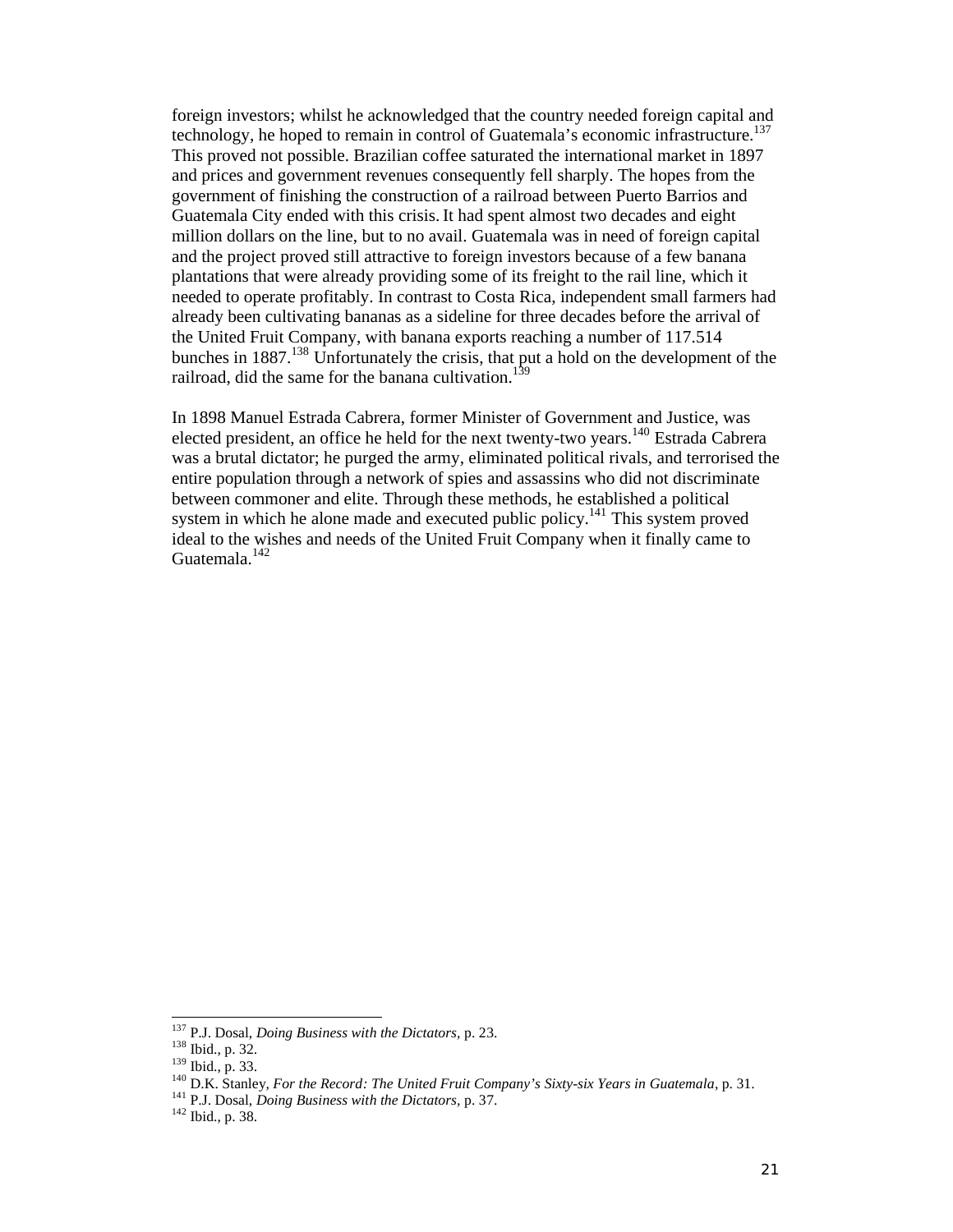## **Influence of the United Fruit Company on Guatemala's political and social structures**

In his book on the United Fruit Company, Thomas McCann states the reasons for why Guatemala was chosen early on as a location for the company's development activities. Firstly because large parts of the country contained fertile soil and a climate suitable for banana growing, but secondly – and maybe even more importantly – at the time United Fruit came to Guatemala, the government was "the region's weakest, most corrupt and most pliable." The country therefore offered an "ideal investment climate."<sup>143</sup> Diane Stanley on the other hand, argues against this notion, stating that the tyranny of Estrada Cabrera lasted a lot longer than that of any of his Central American counterparts. In Stanley's eyes, McCann is therefore wrong in characterising Guatemala as weak, since its ruler stayed in power for twenty-two years.<sup>144</sup> Stanley ignores however McCann's notion of Guatemala being "most corrupt". During Cabrera's reign democratic institutions were deficient, if not nonexistent, and corruption was rampant. Estrada Cabrera's own power might not have been weak, but according to Western democratic standards Guatemala was a politically unstable country and can therefore be perceived as weak.<sup>145</sup>

When Estrada Cabrera came to power, he committed himself to the completion of the railroad from Puerto Barrios and Guatemala City, but quickly concluded that the only way the line would be completed was with generous foreign concessions. Soon Minor Keith entered the picture again, who was then vice-president of the United Fruit Company, and in  $1904$  both men signed a contract.<sup>146</sup> In exchange for completing the Northern railroad – as the line between Puerto Barrios and Guatemala City was called – Keith was to receive a ninety-nine year lease on the line and 168.000 acres of land concessions along the route of the railroad. Within four years, Keith and his men had finished the track.<sup>147</sup> As in Costa Rica, the combination of having a monopoly over the railway system and the many land concessions laid the foundations for United Fruit's hegemony in Guatemala.<sup>148</sup>

U.S. merchant ships had regularly purchased bananas from small farmers for decades before United Fruit came to Guatemala. Initially these farmers welcomed the expanded access to the American market provided by the company. Production however, would not long remain in local hands.<sup>149</sup> In 1906 Estrada Cabrera granted United Fruit a banana production concession $150$  and by 1913, the company had already bought 126.189 acres of land, of which 27.122 acres were dedicated to the cultivation of bananas.<sup>151</sup> By 1930 Guatemala had become United Fruit's largest

<sup>&</sup>lt;sup>143</sup> T.P. McCann, An American Company, p. 45.

<sup>&</sup>lt;sup>144</sup> D.K. Stanley, For the Record: The United Fruit Company's Sixty-six Years in Guatemala, p. 31/32.<br><sup>145</sup> P.J. Dosal, *Doing Business with the Dictators*, p. 6.<br><sup>146</sup> C.D. Kepner Jr., and J.H. Soothill, *The Banana Emp* 

Management"', p. 605.<br><sup>148</sup> J. Colby, ""Banana Growing and Negro Management"', p. 606.

<sup>&</sup>lt;sup>149</sup> Ibid., p. 606.<br><sup>150</sup> M. Bucheli, 'Multinational corporations, totalitarian regimes and economic nationalism', p. 441.<br><sup>151</sup> D.K. Stanley, *For the Record: The United Fruit Company's Sixty-six Years in Guatemala*, p.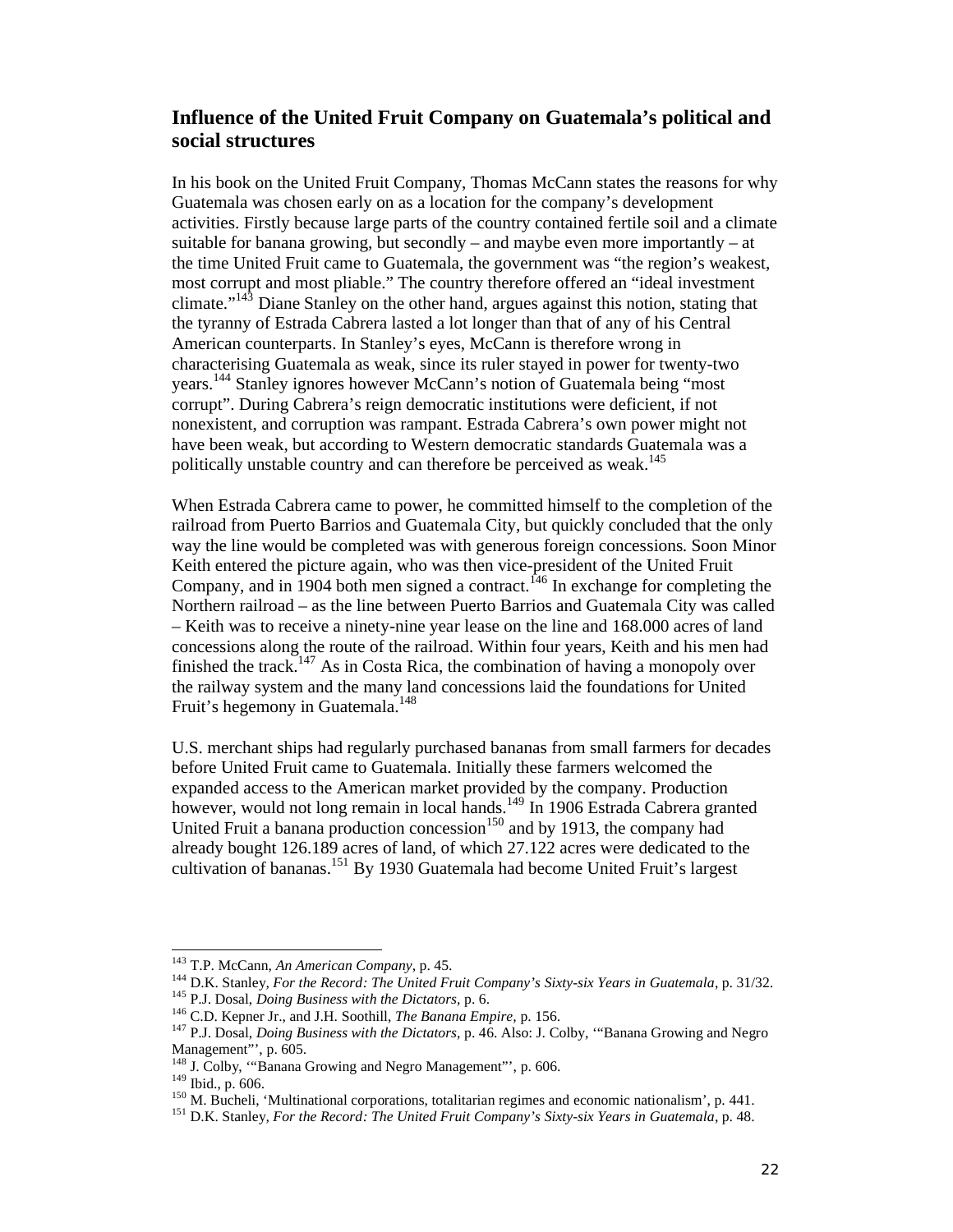domain.<sup>152</sup> The influence of the United Fruit Company on the political and social structures was considerate, as I will now proceed to explain.

The United Fruit Company was the largest employer, landowner and exporter in Guatemala for years.<sup>153</sup> By 1940 the company had 14.135 workers on its payroll and at least 25.000 persons who owed their livelihood directly to the banana industry.<sup>154</sup> Due to initial lack of labour on the north coast – where most banana plantations were – and the belief that only black workers could withstand the climate, the company soon turned to West Indian labourers, just as it had done in Costa Rica. In the beginning of 1906 Puerto Barrios was flooded with hundreds of skilled and highly mobile workers.<sup>155</sup>

Like many of their colonial European counterparts and the majority of white Americans, company officials from United Fruit held certain beliefs towards race, labour and the oriental world. They firmly believed that racial hierarchy and segregation were fundamental aspects of labour control and thus treated their workforce accordingly.<sup>156</sup> Strict labour segmentation was maintained along racial lines, reserving supervisory and clerical position for whites whereas blacks had to do the heavy plantation work.<sup>157</sup> In 1914 anti-black sentiment amongst Guatemalan elites rose. In August that year, Estrada Cabrera imposed an immigration law requiring all persons who were entering Guatemala to deposit \$500 with customs officials. United Fruit managed to convince him to reduce the deposit and to extract it only from black immigrants. However, this policy does show the state's growing determination to resist the racial changes that United Fruit was inflicting on the country.<sup>158</sup> Official harassment of West Indians grew in the late 1910s, with encouragement of United Fruit. The company had such an influence on public life, that even the racial hierarchy was copied by civil servants. Military garrisons were a part of almost every plantation. The Guatemalan soldiers, who resided there, were paid and housed by United Fruit. In return they provided unconditional support to management, essentially acting as a police force. The result was that it became increasingly difficult to distinguish between Guatemalan and the company's abuses of black workers.<sup>159</sup> Health care for the company's employees was equally racialised, with racial segmentation practiced in the hospitals and with doctors who were reluctant to admit West Indian workers.<sup>160</sup> Just as in Costa Rica<sup>161</sup>, the United Fruit Company fulfilled a lot of roles for its workers (both West Indian and Guatemalan), since it was "landlord, grocer, teacher, supporter of churches, entertainer and law enforcement officer,"<sup>162</sup> thus exercising a major influence on all aspects of life.<sup>163</sup>

j

<sup>152</sup> S. Schlesinger and S. Kinzer, *Bitter Fruit. The Story of the American Coup in Guatemala* (United States 1999), p. 67.<br><sup>153</sup> S. Schlesinger and S. Kinzer, *Bitter Fruit*, p. 70.

<sup>&</sup>lt;sup>154</sup> D.K. Stanley, *For the Record: The United Fruit Company's Sixty-six Years in Guatemala*, p. 69.<br><sup>155</sup> J. Colby, "Banana Growing and Negro Management"', p. 607.<br><sup>156</sup> R.N. Harpelle, 'Bananas and Business', p. 65. Als

<sup>&</sup>lt;sup>158</sup> J. Colby, "Banana Growing and Negro Management"', p. 613.<br><sup>159</sup> Ibid., p. 615.<br><sup>160</sup> Ibid., p. 609-610.<br><sup>161</sup> Chomsky, West Indian Workers and the United Fruit Company in Costa Rica 1870-1940, chapter 3,4

and 5.<br><sup>162</sup> J. Colby, "Banana Growing and Negro Management"', p. 616.

<sup>&</sup>lt;sup>163</sup> D.K. Stanley, For the Record: The United Fruit Company's Sixty-six Years in Guatemala, p. 93.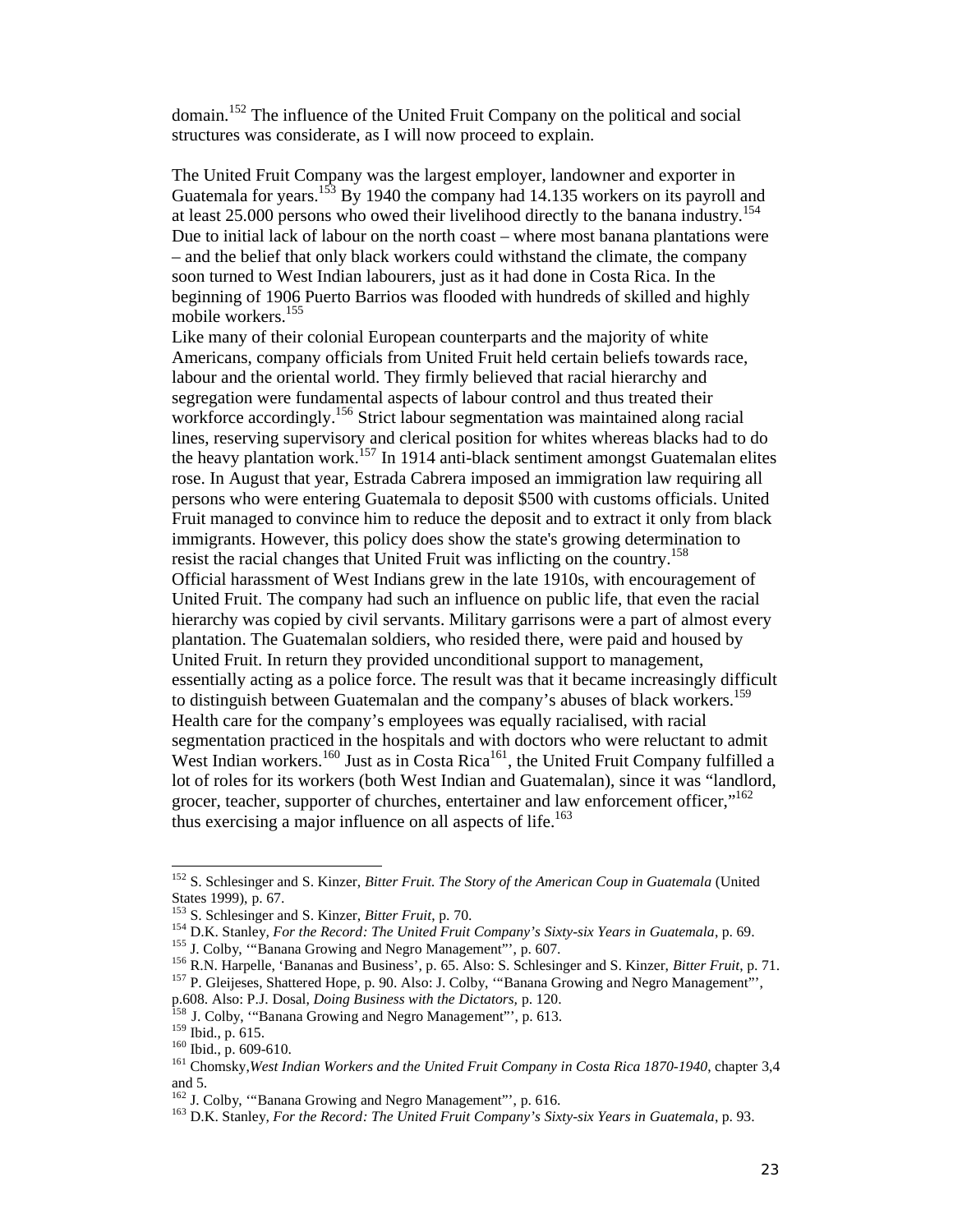Of the 168.000 acres of land concessions that Estrada Cabrera and Minor Keith had agreed on in 1904, Keith gave 50.000 acres to the United Fruit Company. This was part of a bigger deal.<sup>164</sup> Keith – who along with a few others – had set up the Guatemala Railway Company to finish the Northern Railroad,<sup>165</sup> required of United Fruit to plant at least 5.000 acres of land with bananas, so it could serve as freight for his railroad. Aside from acquiring this land, the Guatemala Railway Company offered United Fruit favourable freight rates. These rates gave the United Fruit Company a competitive advantage over all other competitors in the banana industry. Furthermore, trains carrying United Fruit's bananas would be given precedence over all other trains and traffic. The Guatemala Railway Company also agreed not to encourage any other banana business. This was all set down in a contract, which was amended and extended four times over in later years, the last time being in  $1933$ <sup>166</sup> United Fruit thus acquired a monopolistic position within the banana industry, almost as soon as it entered the scene. This also had a major impact on other industries. Coffee was then still the largest export crop – Guatemalan exports depended on 84% on coffee in 1913 and only 6% on bananas, but with banana exports growing to 27% in the 1930s and diminishing again in 1950 to 15% – and was also being transported via railways.<sup>167</sup> However, the bananas of United Fruit always had precedence over other freight and traffic, thus causing a major disadvantage to the coffee industry as well.

Estrada Cabrera fell from power in 1920 and was succeeded by a series of short-term rulers, until General Jorge Ubico took power in 1931. These short interim governments were more politically open than during Cabrera's and later Ubico's reign. The government allowed certain political freedoms during that brief period. It also attempted to control the United Fruit Company's excessive control of the economy and furthermore tried to increase the rents Guatemala got from banana exports.<sup>168</sup> In 1928 Guatemalan coffee exports, valued at \$23.062.533, paid an export tax of \$2.016.332 (or 8.7 percent of their total valuation), whereas banana exports, valued at \$3.096.334, only paid an export tax of \$60.856, which was only 1.97 percent of their total valuation. Of the total government revenues that year, Guatemala received only 4/10 of 1 percent from banana export taxes. The government was thus not very successful in getting United Fruit to pay more.<sup>169</sup> The Congress and the press were relatively free during that time. Repression however remained, but less than in the past, at least in the cities. The urban community demanded economic concessions and dared to stage strikes. Often the police intervened and arrested people, but wages did increase and some labour unions were legalised. In 1922 the Communist Party of Guatemala was founded and despite being illegal and persecuted, managed to acquire quite some influence.<sup>170</sup> It had however no followers in rural areas, since no labour unions were allowed there and democracy meant herding the Mayas to the poll on the day of elections.<sup>171</sup>

The period between the regime of Estrada Cabrera and Ubico proved to be very unsatisfactory for the International Railways of Central America (IRCA). This

<sup>&</sup>lt;sup>164</sup> P.J. Dosal, *Doing Business with the Dictators*, p. 46.

<sup>&</sup>lt;sup>165</sup> Ibid., p. 43-45.<br><sup>166</sup> P. Gleijeses, Shattered Hope, p. 10. Also: P.J. Dosal, *Doing Business with the Dictators*, p. 47.<br><sup>167</sup> P.J. Dosal, *Doing Business with the Dictators*, p. 18 and 23.<br><sup>168</sup> M. Bucheli, 'Multi

<sup>(</sup>Austin 1970), p. 175.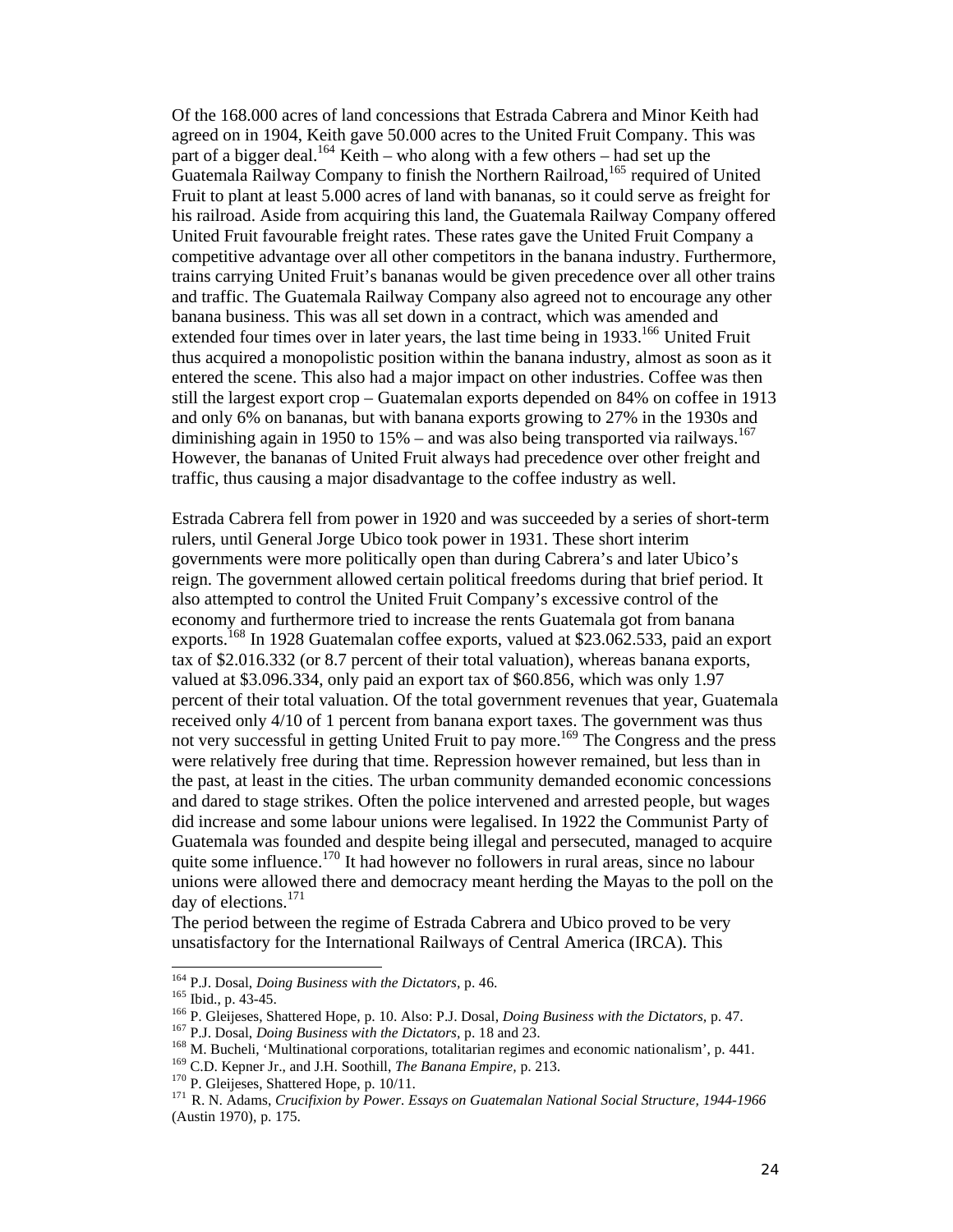company was founded by Minor Keith in 1912 as a successor to the Guatemala Railway Company. He consequently transferred all the property, rights and privileges of it to the IRCA.<sup>172</sup> Due to Keith's function in managing United Fruit and because the company owned a great share in the IRCA, the two companies were very closely interlinked.<sup>173</sup> Between 1920 and 1931 the IRCA constantly complained of Guatemalan political instability and the triviality with which the Guatemalan government treated its commitments. The United Fruit Company ran undoubtedly into the same kind of problems.

United Fruit was nonetheless still able to exercise influence upon the government. This was not just a one-way process. Fraudulent politicians frequently tried to enrich themselves through striking deals with United Fruit. When the United Fruit Company was seeking a concession from Guatemala, the then President of the Congress offered to swing thirty-six votes in favour of the project, under the condition that the company would pay him \$80.000 for a piece of west coast land that was worthless for the cultivation of bananas. This was another way of favouring politicians; instead of handing out cash bribes, it could purchase a property for more than its worth.<sup>174</sup> The United Fruit Company also frequently made use of threats. If Guatemala would not accede to the company's demands, United Fruit threatened to pack up and move its activities to another country. This threat was used by Norman Sanderson, a company official, in 1928 when the company was trying to secure favours from Guatemala. When the Guatemalan government proved unwilling, Sanderson then announced that United Fruit had offers to expand in two countries in South America.<sup>175</sup>

Also in 1928 there were negotiations between Norman Sanderson, representing United Fruit, and the Minister of Public Works in Guatemala about a concession for the development of a port on the west coast.<sup>176</sup> Prior to the signing of this concession and submitting it to Congress for ratification, the Executive Authority appointed a commission of two lawyers who would study the contract from the point of view from the public welfare. During this period, the concession was actively discussed in the press. One of the newspapers who voiced a lot of criticism was *Excelsior*. It is known that one at least one occasion, a high official of United Fruit demanded of the editor of the newspaper that he would cease publishing attacks against the company's west coast project. Some time later a press report was released stating that the United Fruit Company had purchased *Excelsior*. <sup>177</sup> This is a perfect example of the far reaching influence United Fruit exercised.

The eventual contract to construct the port was signed in the early 1930s. The content and the wording of the contract were however highly ambiguous. It provided various loopholes for the company, because United Fruit's rights were clearly defined but those of the Guatemalan government were merely inferred. Thus the Guatemala Port contract as finally enacted, instead of stating definitely that only the government had the right to authorise a change in construction plans, declared the following:

 $\overline{a}$ 

<sup>172</sup> P.J. Dosal, *Doing Business with the Dictators,* p. 62. Also: C.D. Kepner Jr., and J.H. Soothill, *The*  Banana Empire, p. 158.<br>
<sup>173</sup> P. Gleijeses, Shattered Hope, p. 21.<br>
<sup>174</sup> C.D. Kepner Jr., and J.H. Soothill, *The Banana Empire*, p. 220-221.<br>
<sup>175</sup> Ibid., p. 222.<br>
<sup>176</sup> P. Gleijeses, Shattered Hope, p. 21. Also: C.D. Ke

<sup>225.</sup>

<sup>177</sup> C.D. Kepner Jr., and J.H. Soothill, *The Banana Empire,* p. 225.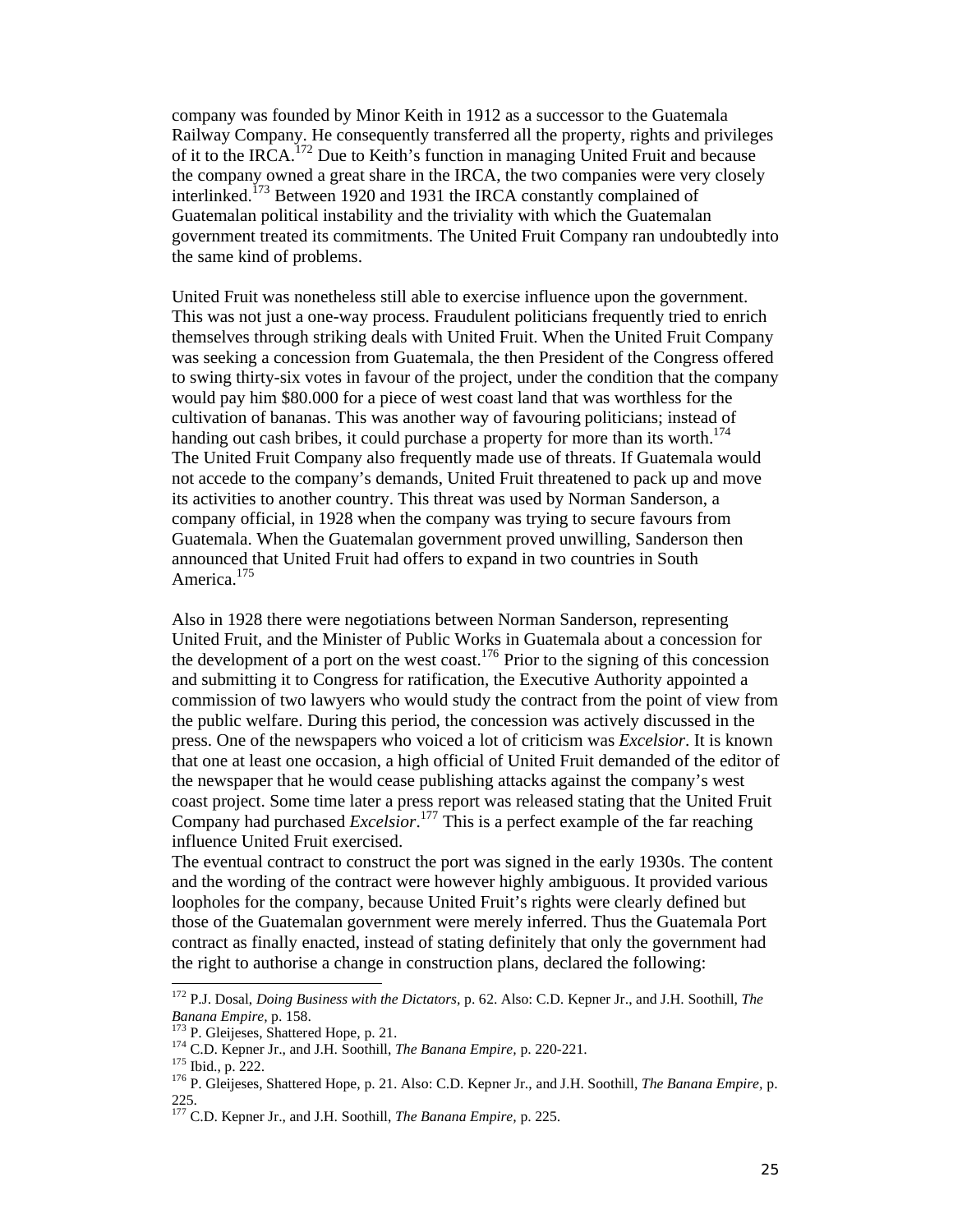"The Company deserves the right which the government recognizes of making such modifications of said plans as may be considered convenient and necessary in the judgment of its technical experts, submitting same, however, to the approval of the government."<sup>178</sup>

From the wording of this statement one can infer that without the approval of the government no change can be made, but this is not stated explicitly. Furthermore, the following paragraph declares that:

"(…) [the original plans] will be considered as approved if within ninety days after their presentation the government has not resolved in definite form the corresponding approval."

Because of the way this statement is formulated, it leaves no room for the government to possibly express its disapproval. Furthermore, from a strict interpretation of the words, even if the government does formulate a formal disapproval, it might not prevent automatic acceptance of the plans after the period of ninety days. It was very difficult for the government or individuals to take these matters up to court, due to the enormous financial backing and legal aid United Fruit enjoyed.<sup>179</sup>

From 1920 to 1930, the Guatemalan government eventually managed to get some modest gains from United Fruit and the International Railways of Central America. However, these initiatives were severely interrupted by the coming to power of General Jorge Ubico.<sup>180</sup> When in 1929 the global market collapsed, the Guatemalan economy went bankrupt and unemployment soared. This caused a great deal of labour unrest and the Guatemalan elite demanded a strong leader, which they found in Jorge Ubico. As a governor he had gained a reputation for "efficiency and cruelty", but he had full support of the U.S. embassy. In February 1931 he triumphed in a presidential election in which he was the only candidate.<sup>181</sup> Ubico welcomed foreign investors, and when he ascended to power, IRCA represented this to its stockholders as a positive change.<sup>182</sup>

Ubico did not just welcome American companies; he also respected their immense privileges. One case, again involving the Guatemala Port Contract, shows the far reaching influence the United Fruit Company had and how much it could get away with, especially during the reign of Ubico. The contract was a grant for United Fruit of two hundred thousand hectares at Tiquisate on the Pacific Coast, for which in return the company agreed to build a Pacific port within seven years. This port had significant benefits for the coffee growing elites. With this port, the coffee grown on that coast did not have to be transported all the way by rail to be loaded at Puerto Barrios onto the Atlantic, a practice which until then provided the International Railways of Central America (IRCA) – who owned the railroad – with very high profits. However, the United Fruit Company decided not to honour the agreement, in order to save the IRCA from suffering substantial losses. The two companies

<sup>&</sup>lt;sup>178</sup> Ibid., p. 228-229.

<sup>&</sup>lt;sup>179</sup> Ibid., p. 229.<br><sup>180</sup> M. Bucheli, 'Multinational corporations, totalitarian regimes and economic nationalism', p. 441.<br><sup>181</sup> P. Gleijeses, Shattered Hope, p. 11.<br><sup>181</sup> M. Bucheli, 'Multinational corporations, totalit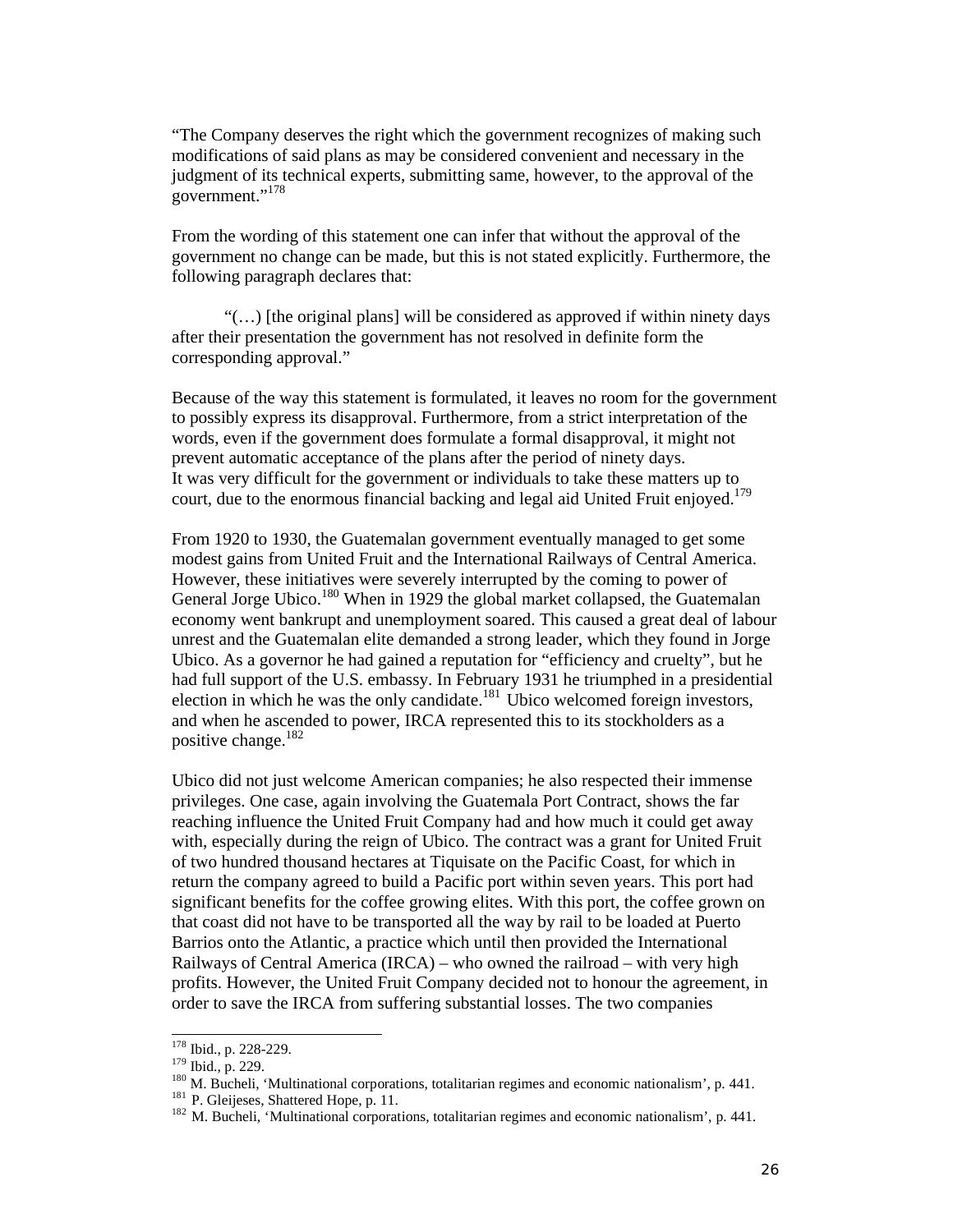subsequently reached an agreement, which was set down in a contract in 1936. United Fruit, which by then already owned seventeen percent of IRCA's stock, bought additional shares, bringing its total participation to 42.68 percent. United Fruit further agreed not to build a Pacific port, so the coffee and the bananas still would have to be transported all the way to Puerto Barrios. IRCA in return, would charge United Fruit less than half of its usual freight rate.

Meanwhile, Ubico had freed United Fruit of its obligation to build the Pacific Port, blaming it on the prevailing economic crisis. However, this crisis was less severe than when the original contract was signed. The United Fruit Company paid \$50.000 and was allowed to retain the land it had received for agreeing to build the port.<sup>183</sup> In 1936 another contract was signed, which was a ninety-nine year agreement that granted United Fruit the right to open a second plantation, on the Pacific coast. Ubico agreed to a total exemption from internal taxation, duty-free importation of all necessary goods and a guarantee of low wages. Ubico himself had requested that the labourers would be paid a daily wage of no more than fifty cents in order to prevent other Guatemalan workers from demanding better pay.<sup>184</sup>

Just as the United Fruit Company had strictly forbidden subsistence farming for its workers in Costa Rica, the same applied to Guatemala, even though United Fruit owned more land – 566.000 acres – than any individual or company in the country.<sup>185</sup> It furthermore had always resolutely opposed the organisation of independent labour unions amongst its workers.<sup>186</sup> When after the reign of Ubico, the government of Juan José Arévalo came to power in 1945, United Fruit was 'in trouble'. This government had an outspoken for the peasantry and a determination to free Guatemala from the domination of foreign interests.<sup>187</sup> Arévalo pushed through a series of reforms, one of the most important being the reintroduction of open elections, with the difference that this time there were serious contenders. It furthermore established a labour code, which provided protection and support for the labourer.<sup>188</sup>

The United Fruit Company became consequently an obvious target. A series of strikes broke out during the late 1940s, with labourers demanding better working conditions and a wage of \$1.50 per day. The company had no choice but to grant some concessions, but frequently complained that the political environment was less than ideal to negotiate with. The Labour code, established in 1947, was a source of constant anger with United Fruit, which at some point threatened to "withdraw from Guatemala [because the law promised] to seriously interfere with and possibly make impracticable further growth of the company."189 This example shows that it was much easier for the United Fruit Company to deal with a dictator than with a democratic government, in terms of getting their way or maximising their profits.

Towards the end of the 1940s, the United Fruit Company was still fighting the Labour Code. According to the company the code was discriminatory: it maintained that UFCO's wages were already the highest paid to agricultural workers in the country. Also, the company used to be able to instantly fire insubordinate workers, with the

j

<sup>&</sup>lt;sup>183</sup> P. Gleijeses, Shattered Hope, p. 21. Also: P.J. Dosal, *Doing Business with the Dictators*, p. 193.<br><sup>184</sup> S. Schlesinger and S. Kinzer, *Bitter Fruit*, p. 70.<br><sup>185</sup> P. Gleijeses, Shattered Hope, p. 90.<br><sup>186</sup> S. Schl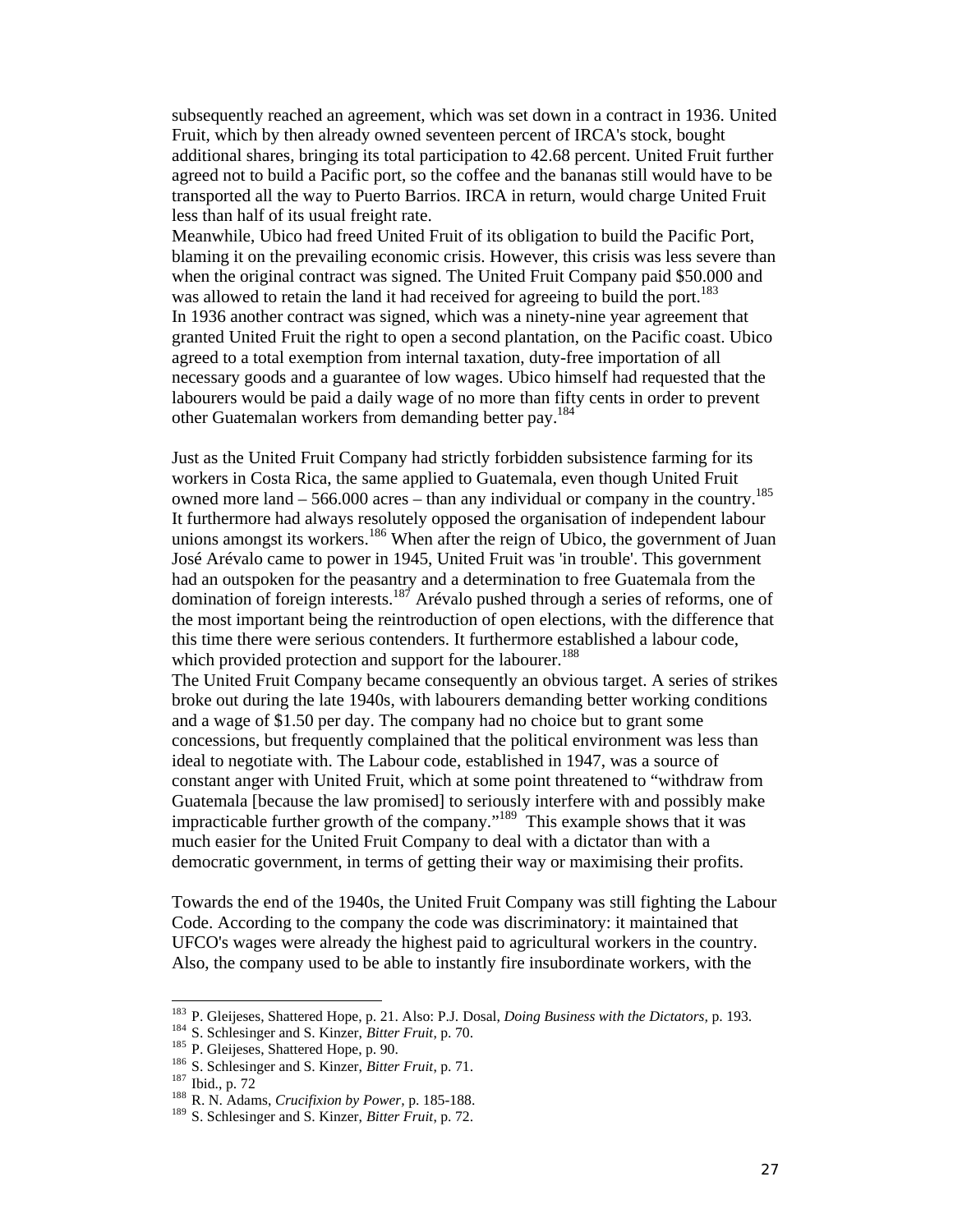Guatemalan government readily enforcing United Fruit's will. In the current situation however, workers could not be easily dismissed, since inspectors had to verify the union's complaints. The United Fruit Company complained that it was 'persecuted', a highly ironic notion. Even with the Labour Code however, the company was repeatedly found in 1947 and 1949 to have violated the Code, yet the total amount of fines demanded by the government, was only  $$690.<sup>190</sup>$ After a long struggle – in which a major strike was ended by United Fruit by firing a large number of workers and stopping all shipping at Puerto Barrios – *El Imparcial*, a newspaper, complained that "our country is too weak to challenge powerful American interests." The conclusion in 1950 of the U.S. State Department was that American companies in Guatemala "have suffered no serious harm."<sup>191</sup> A statement of the World Bank further confirmed this:

"To all intents and purposes, [Puerto Barrios] (…) is under the complete control of the United Fruit Company and the International Railways Company. That control extends over the movement of practically all import and export cargo through the Atlantic area."

Thus, after spending almost fifty years in Guatemala, the United Fruit Company had gained a very considerable influence on a lot of aspects of public life.

 $\overline{a}$ 

 $190$  P. Gleijeses, Shattered Hope, p. 103.<br> $191$  Ibid., 105-106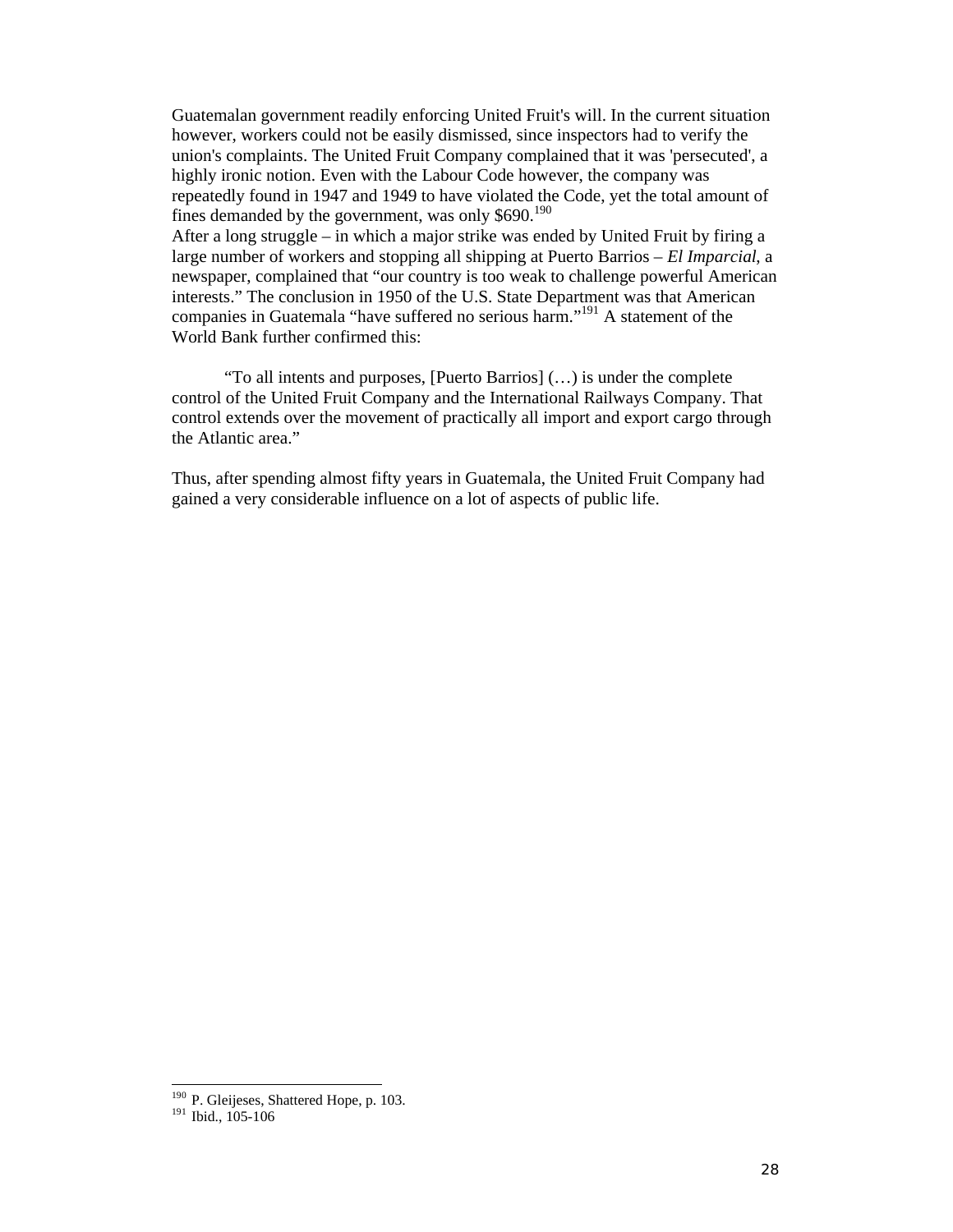### **Conclusion**

In this thesis I have tried to come to an understanding of how the United Fruit Company was able to exercise so much influence on political and social structures in Central America, with a special focus on Costa Rica and Guatemala. I have thus formulated the following research question:

To what extent has the United Fruit Company influenced and altered political and social structures in Costa Rica and Guatemala in the first half of the twentieth century?

The reason I have chosen to focus on Costa Rica and Guatemala, is because both countries are generally perceived to have had (and still have to this day) different political systems. Whereas Costa Rica was regarded as a more open country, even approaching democratic institutions, Guatemala was for most of the time dictatorial. Recently the idea of Costa Rica being 'democratic' as been called somewhat into question, but civilians and the press were at least able to voice some of their discontent, whereas in Guatemala this was simply not possible. Any form of protest was repressed with violence.

As can be read in the analysis on both countries, the United Fruit Company was indeed able to exercise influence to great extent political and social affairs.

The United Fruit Company practiced similar methods in both Costa Rica and Guatemala. In both countries the company acquired most of its land through land concessions, granted by the government, usually in return for building a railroad network. United Fruit itself did not construct the railways, but instead contracted an affiliate, such as the Guatemala Railway Company, owned by Minor Keith. In Costa Rica the United Fruit Company did not fully own the railroads, but was nonetheless able to exercise a great deal of influence. As in Guatemala, the freight from the company – the bananas- that was being transported along railroads had precedence over all other traffic and freight. Furthermore, the companies agreed on some very favourable freight rates for United Fruit, so favourable, that it was very hard for any competitors to use the transport. In Guatemala, where the coffee export was larger than that of bananas, this was a disastrous development. Besides dominating the banana industry, United Fruit now had influence on the entire economy, since coffee was still the largest export product. Costa Rica's economy was equally as bad diversified, and relied almost solely on banana production, something that put the company in a very powerful decision.

The United Fruit Company also influenced social structures of both countries greatly. Company officials believed that only black West Indian workers could resist the heat and the hardships of the banana plantations and thus started importing labour in great numbers, thereby influencing the ethnic composition of the population. Later on both countries took measures against these secretly unwanted labourers; Costa Rica granted United Fruit another land concession but to the condition that it would only hire Costa Rican workers and exclude blacks. Guatemala took similar measures, and also imposed an immigration law requiring a deposit from all persons entering the country.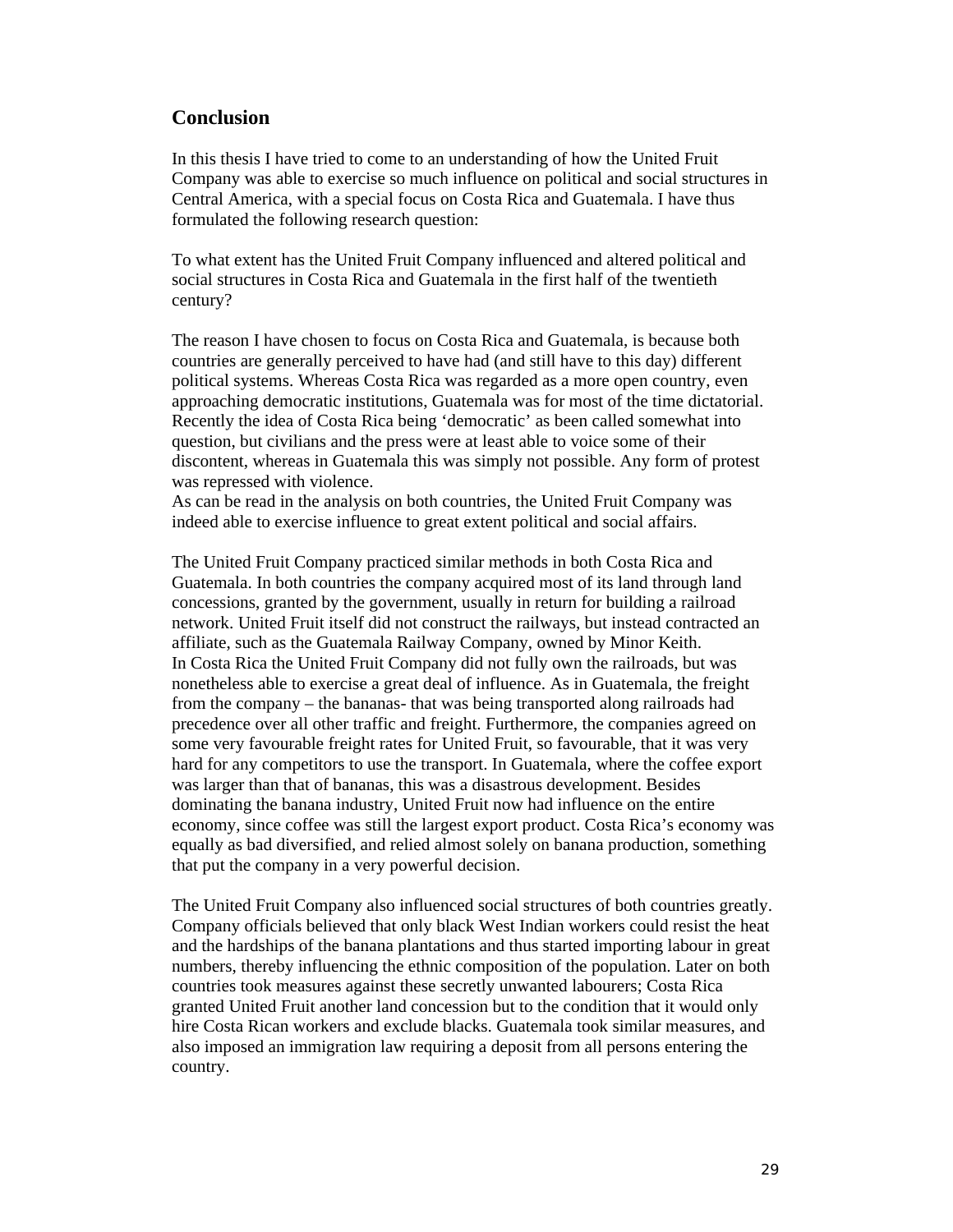Politically United Fruit was also very influential. In Costa Rica, Ricardo Jiménez, who was elected as a president in 1910, promised a change for the labourers regarding their working conditions. However, when he took up office, his anti-United Fruit feelings were quickly thrown out the window and struck some deals which were highly favourable to United Fruit. When a congressional commission reported that United Fruit did not keep any of its promises regarding certain contracts, this was quickly brushed over, with no fines or consequences for the company. The Communist Party however, active from about 1930 onwards, caused annoyance to United Fruit. Staging a few strikes, the company had to comply with certain demands to keep its workforce. In 1948 then, traditional Costa Rican stability ended with a military uprising. The regime that came afterwards, created a pro-business environment highly suitable to United Fruit.

For United Fruit it was easier to get what it wanted in Guatemala. At the time the company came to Guatemala, Estrada Cabrera had just assumed power, who turned out to be a ruthless dictator. Instead of having to negotiate through democratic institutions, United Fruit could just simply strike a deal with Cabrera. Numerous land concessions were granted, all on very favourable terms. After Cabrera, a period of about ten years followed in which Guatemala's political system was more open. Consequently, more criticism towards United Fruit was voiced. The company complained a lot during that time and even believed itself to be 'persecuted'. This was certainly stretching the truth, since it still was able to exercise influence, just not to the extent it was used to. In 1930 another dictator ascended to power; Jorge Ubico. Ubico was even more lenient with United Fruit than Cabrera had been.

The difference between both countries is thus not that great. Certainly, it was far easier for United Fruit to negotiate with a dictator, but in the end it even got what it wanted (and more) in Costa Rica, although that country is perceived to be more democratic. United Fruit made both countries completely dependable on the banana trade. Guatemala, whose prime export product was coffee, was also dependable on the banana industry, since that industry controlled the means of transport. With economic dependence came also a far reaching political and social influence. The United Fruit Company well and truly deserved the name 'el Pulpo'.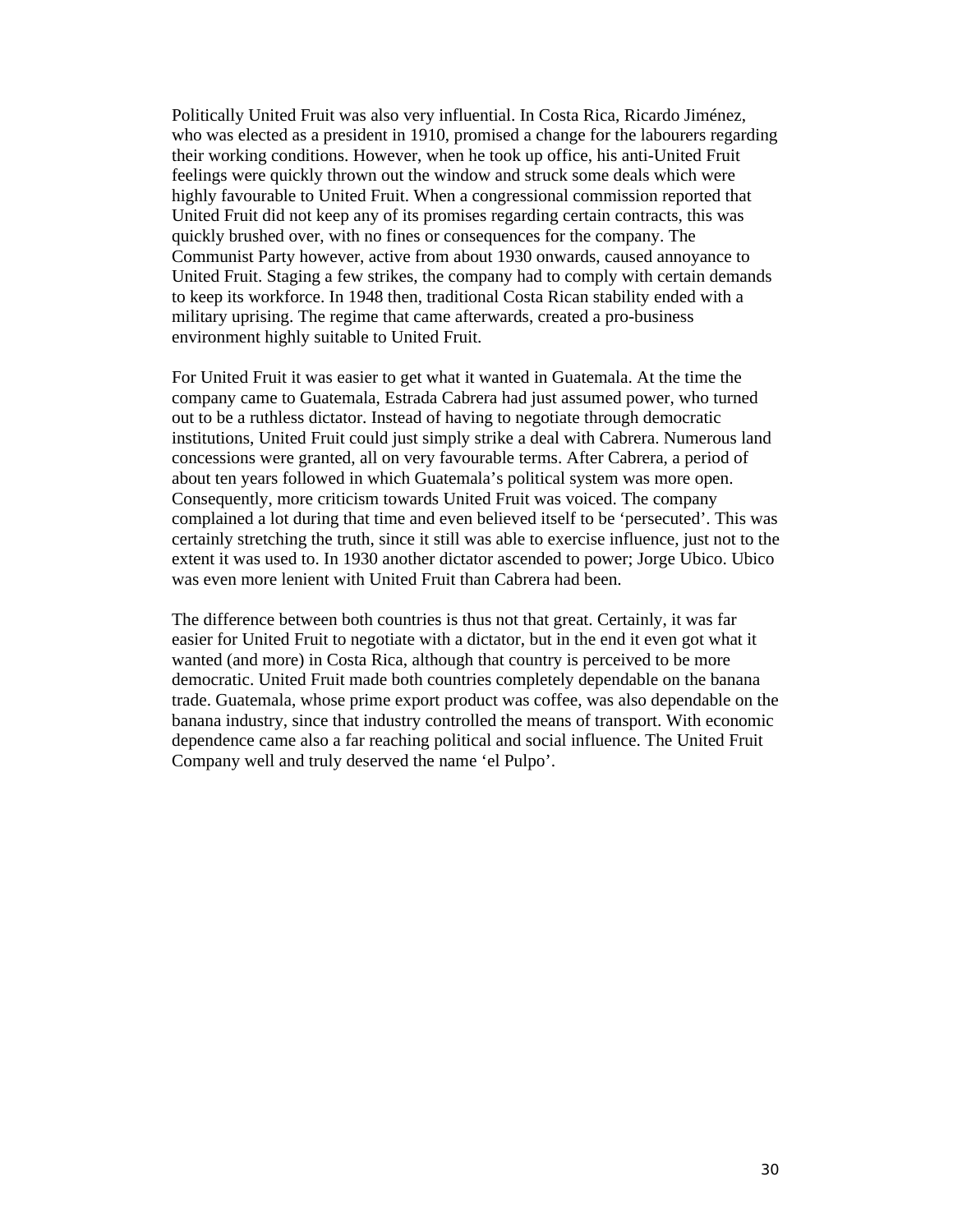# **Appendixes**







**Figure 3: Map of Costa Rica**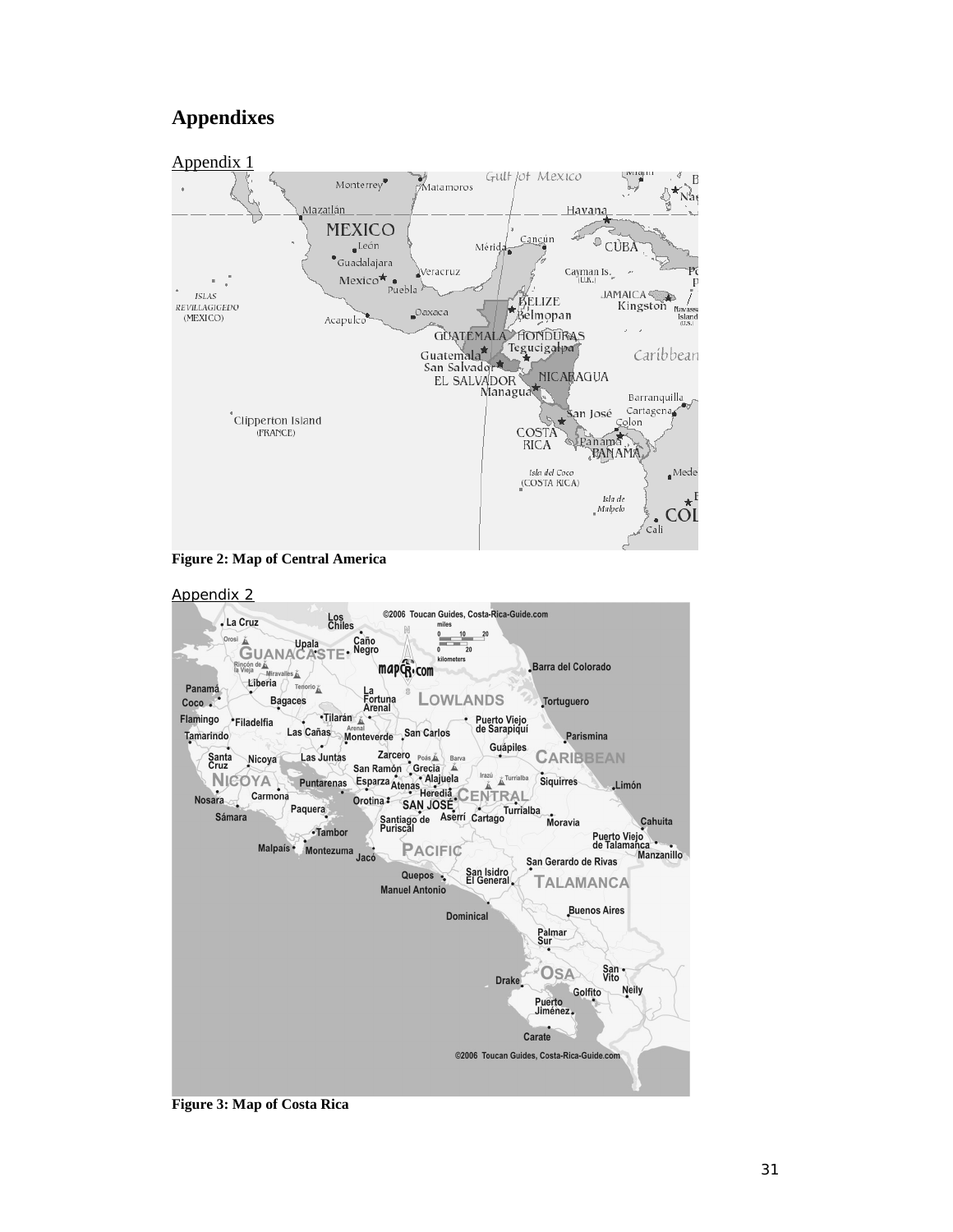

**Figure 4: Map of Guatemala**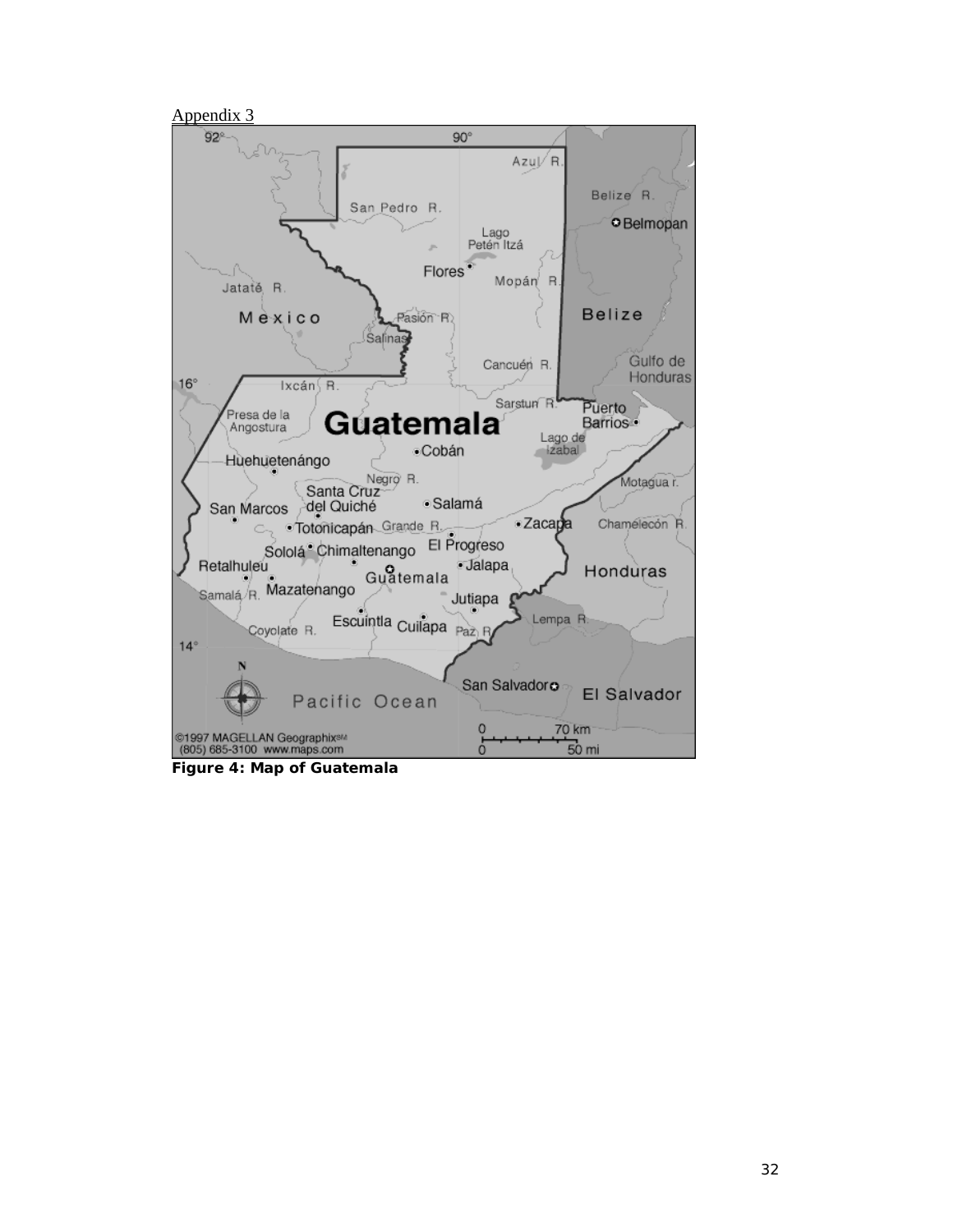#### **Bibliography**

Adams, F.U., *Conquest of the Tropics: The Story of the Creative Enterprises Conducted by the United Fruit Company* (New York 1914).

Adams, R.N., *Crucifixion By Power. Essays on Guatemalan National Social Structure, 1944-1966* (Austin 1970).

Bucheli, M., 'Multinational corporations, totalitarian regimes and economic nationalism: United Fruit Company in Central America 1899-1975', *Business History*  4 (2008) p. 433-454.

Budowski, M., *Dignity and Daily Practice: the Case of Lone Mothers in Costa Rica*  (LIT Verlag Munster 2005).

Chomsky, A., *West Indian Workers and the United Fruit Company in Costa Rica 1870-1940* (USA 1996).

Colby, J.M., '"Banana Growing and Negro Management": Race, Labor, and Jim Crow Colonialism in Guatemala, 1884–1930', *Diplomatic History* 4 (2006) p. 595- 622.

Deardorff, A.V., 'Comparative Advantage and International Trade and Investment in Services', in Robert M. Stern, ed., *Trade and Investment in Services: Canada/US Perspectives* (Toronto 1985) p. 39-71.

Deardorff, A.V., 'The General Validity of the Heckscher-Ohlin Theorem', *The American Economic Review* 4 (1982) p. 683-694.

Dosal, P.J., *Doing Business with the Dictators. A Political History of United Fruit in Guatemala 1899-1944* (United States 1993).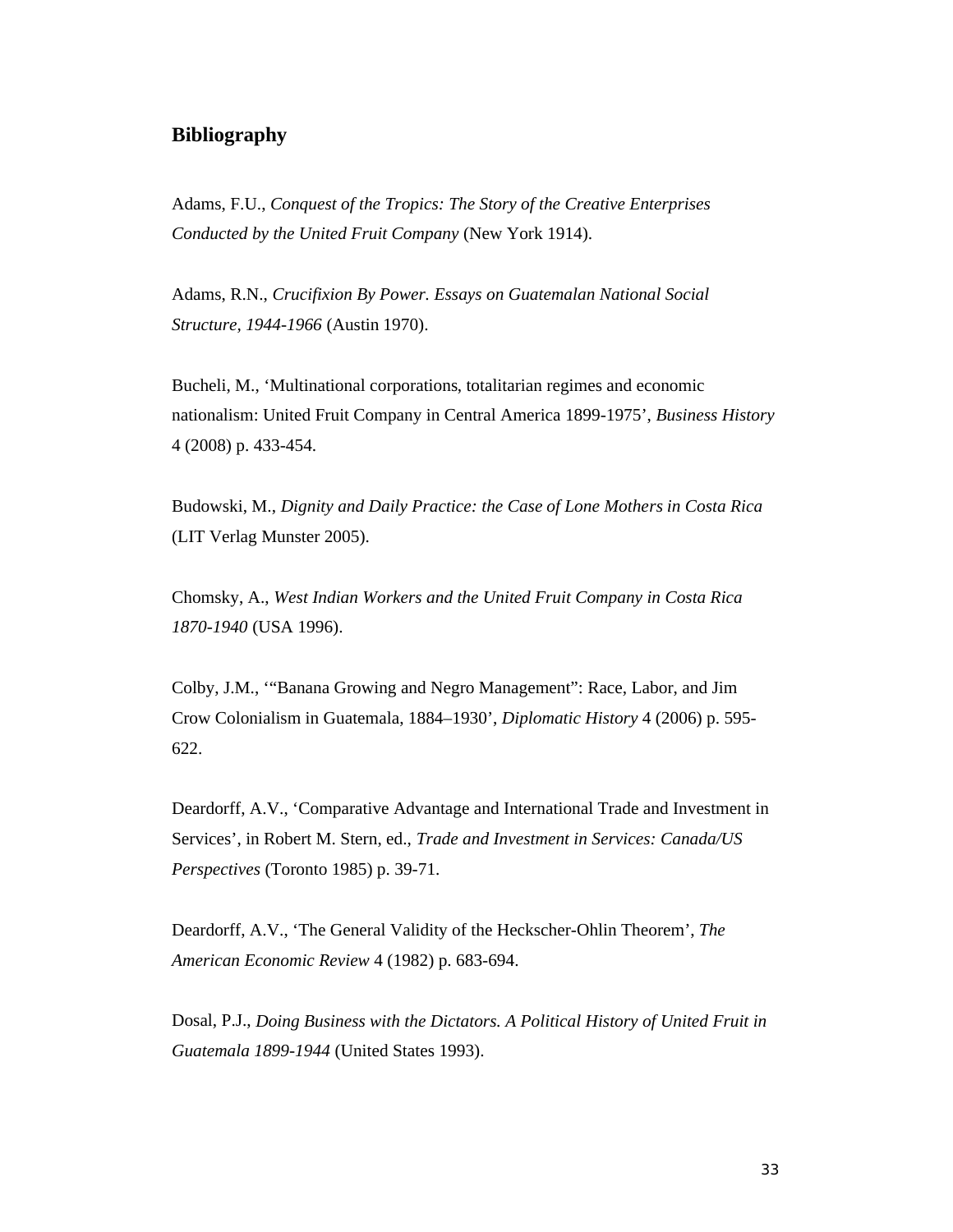Gleijeses, P., *Shattered Hope. The Guatemalan Revolution and The United States, 1944-1954* (New Jersey 1991).

Harpelle, R.N., 'Bananas and Business: West Indians and the United Fruit in Costa Rica', *Race Class* 1 (2000) p. 57-72.

Jones, C.F. and Morrison, P.C., 'Evolution of the Banana Industry of Costa Rica', *Economic Geography* 1 (1952) p. 1-19.

Jones, R.W., 'Factor Proportions and the Heckscher-Ohlin Theorem', *The Review of Economic Studies* 1 (1956-1957) p. 1-10.

Kepner, C.D. Jr. and Soothill, J.H., *The Banana Empire. A Case Study of Economic Imperialism* (New York 1967).

Maneschi, A., *Comparative Advantage in International Trade. A Historical Perspective* (Cheltenham 1998).

May, S. and Plaza, G.., *The United Fruit Company in Latin America* (Washington 1958).

McCann, T.P., *An American Company. The Tragedy of United Fruit* (New York, 1976).

Miller, E.D., *A Holy Alliance? The Church and the Left in Costa Rica, 1932-1948* (New York 1996).

Mitchell, M.T. and Pentzer, S., *Costa Rica. A Global Studies Handbook* (Santa Barbara 2008).

Schlesinger, S. and Kinzer, S., *Bitter Fruit. The Story of the American Coup in Guatemala* (United States 1999).